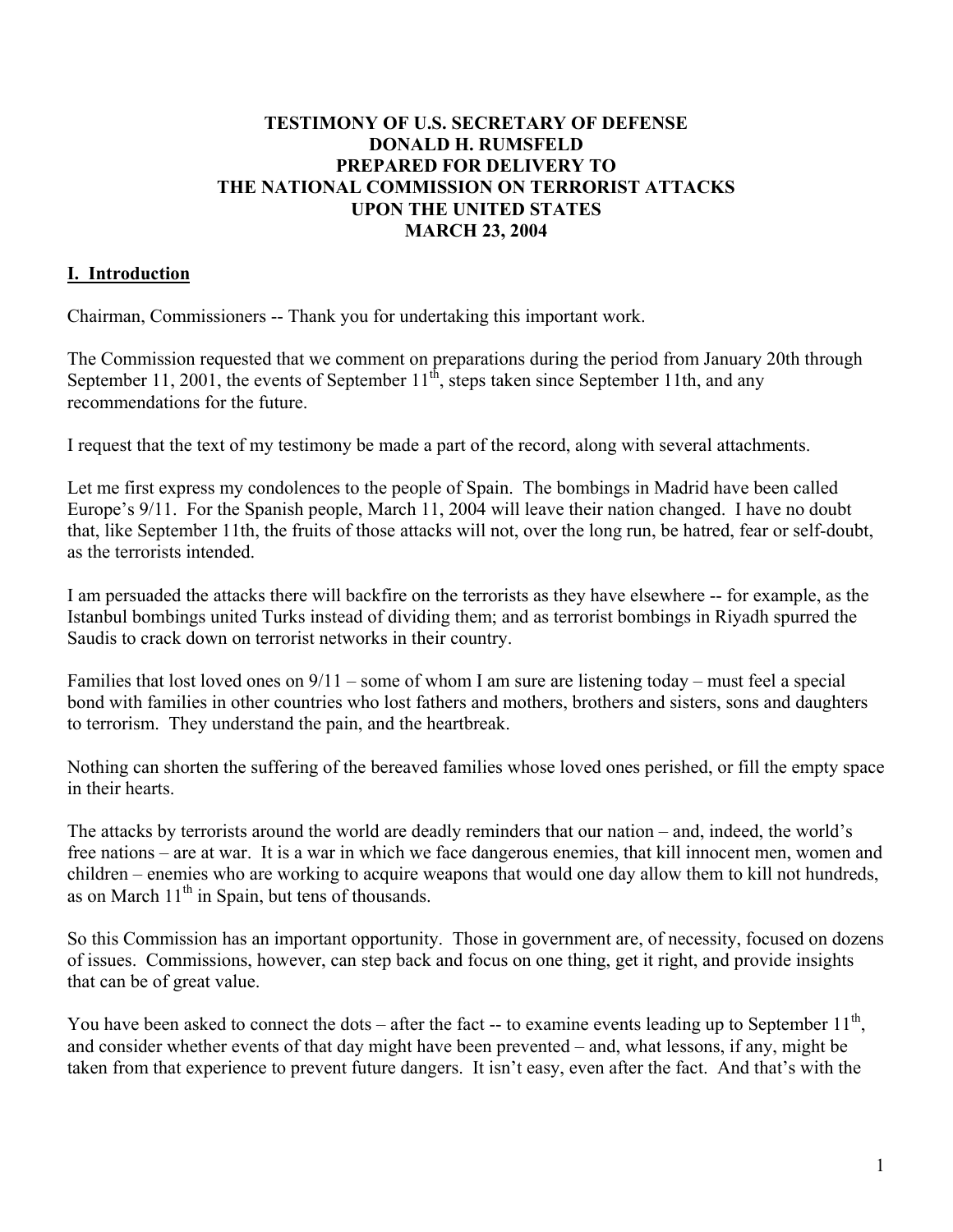benefit of hindsight. You have the opportunity to hold hearings, conduct interviews, to pore over tens of thousands of pages of documents, to focus exclusively on that one topic.

I am told the Department of Defense alone has thus far:

- Had up to 150 DoD personnel work on the collection, review, and processing of information requested by the Commission;
- Made available approximately 4,000 documents, totaling more than 136,000 pages;
- Provided 48 briefings; and
- Participated in 162 interviews with the Commission.

Since May 2003, DoD has spent some 10,000 man-hours to assist the Commission.

Going through those documents and briefings, and conducting all those interviews and hearings, and trying to piece it all together and connect the dots, is difficult. Yet the challenge facing our country before September  $11<sup>th</sup>$  and still today is vastly more difficult: our task was then and is today to connect the dots -not after the fact, but *before* the fact – to try to stop an attack *before* it happens. And that task must be done without the benefit of hindsight, hearings, briefings, interviews, or testimony.

Another attack against our people will be attempted. We do not know where, or when, or by what technique. It could be in weeks, months, or years – but it will happen.

That reality drives those of us in positions of responsibility in government to ask the tough question: when that attack is attempted, what will we wish we had done -- today and everyday – before an attack -- to prepare for, to mitigate, or if humanly possible, to prevent it?

The Commission might ask a similar question: when that next attack is attempted, what will you wish you had advised? What will you wish you had recommended our nation do to prepare for, and, if possible, to prevent an attack?

What have you learned that can inform our efforts, and help us to better understand surprise, to anticipate threats, and get better arranged to deal with them?

The unfamiliar challenges of the global war on terror are particularly tough for several reasons:

- First, it is tough because Western armed forces have been organized, trained and equipped to fight competing armies, navies and air forces – not to conduct man-hunts for terrorists.
- It is tough because safeguarding the privacy of individuals makes it hard to satisfy the requirement to know who or what is coming across our borders or moving money through financial networks.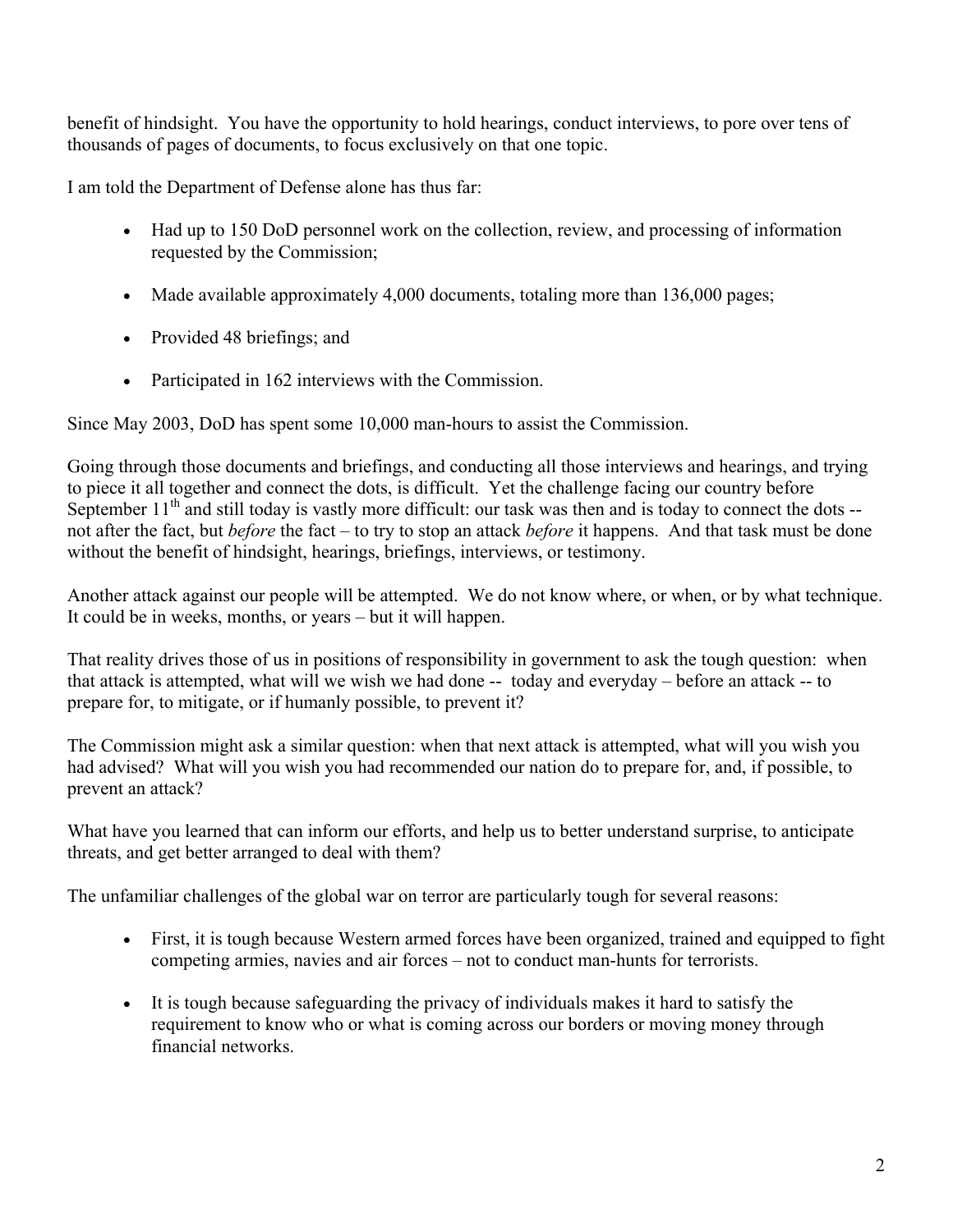• It is tough because globalization has created easy access to dual-use technology, fiber optics, and the knowledge and materials to build increasingly lethal weapons.

Your Commission can help by offering your considered opinions on a number of critical questions:

- How to strike the right balance between privacy and security?
- How to adjust thinking about dealing with terrorism as a problem of national security vs. law enforcement?
- How to address peacetime constraints in a way to reflect that we are a nation at war -- albeit a new and different war.

Not easy questions. But this much is certain: on September  $11^{th}$ , our world changed – and while it may be tempting to think that once this crisis has passed and our nation has healed, things can go back to the way they were -- we cannot go back. The world of September  $10^{th}$  is past. We have entered a new security environment, arguably the most dangerous the world has known. And if we are to continue to live as free people, we cannot go back to thinking as we did on September  $10^{th}$ . For if we do -- if we look at the problems of the  $21^{5t}$  century through a  $20^{th}$  century prism -- we will come to wrong conclusions and fail the American people.

You can help our country adjust. I used to think one of the most powerful individuals in America was the person who could select the annual high school debate topic. Think of the power -- to set the agenda, and determine what millions of high school students will study, read about, think about, talk about with friends, discuss with their teachers, and debate with their parents and siblings over dinner.

Your Commission has similar power. You have the opportunity to focus the attention of the nation on critical questions – the issues we need to think about, debate, and discuss. You have an opportunity to elevate the debate above partisan interests, to lift people's eyes up and out to the horizon, to help point a way ahead.

The September  $11<sup>th</sup>$  attacks cost the American people hundreds of billions of dollars in lost income, lost jobs, and lost GDP. But the most terrible cost of the attack was the price paid in human lives, and the suffering of the families and loved ones of the 3,000 people killed on that day – the horrible memories and the constant sense of loss that the wives and husbands and children and parents and friends of those who were murdered on September 11th live with everyday.

I saw with my eyes the destruction terrorists wreaked on September  $11<sup>th</sup>$ . At the impact site, moments after American Airlines Flight #77 hit the Pentagon, one could feel the heat of the flames, smell the burning jet fuel, and see the smoldering rubble, twisted steel, and the agony of the victims. Those images will forever be seared into our memories.

I spent time, once the crisis passed, asking the questions posed to this Commission: What, if anything, could have been done to prevent it? And, if something like this were to happen again, have we -- today -- done everything possible to prevent it?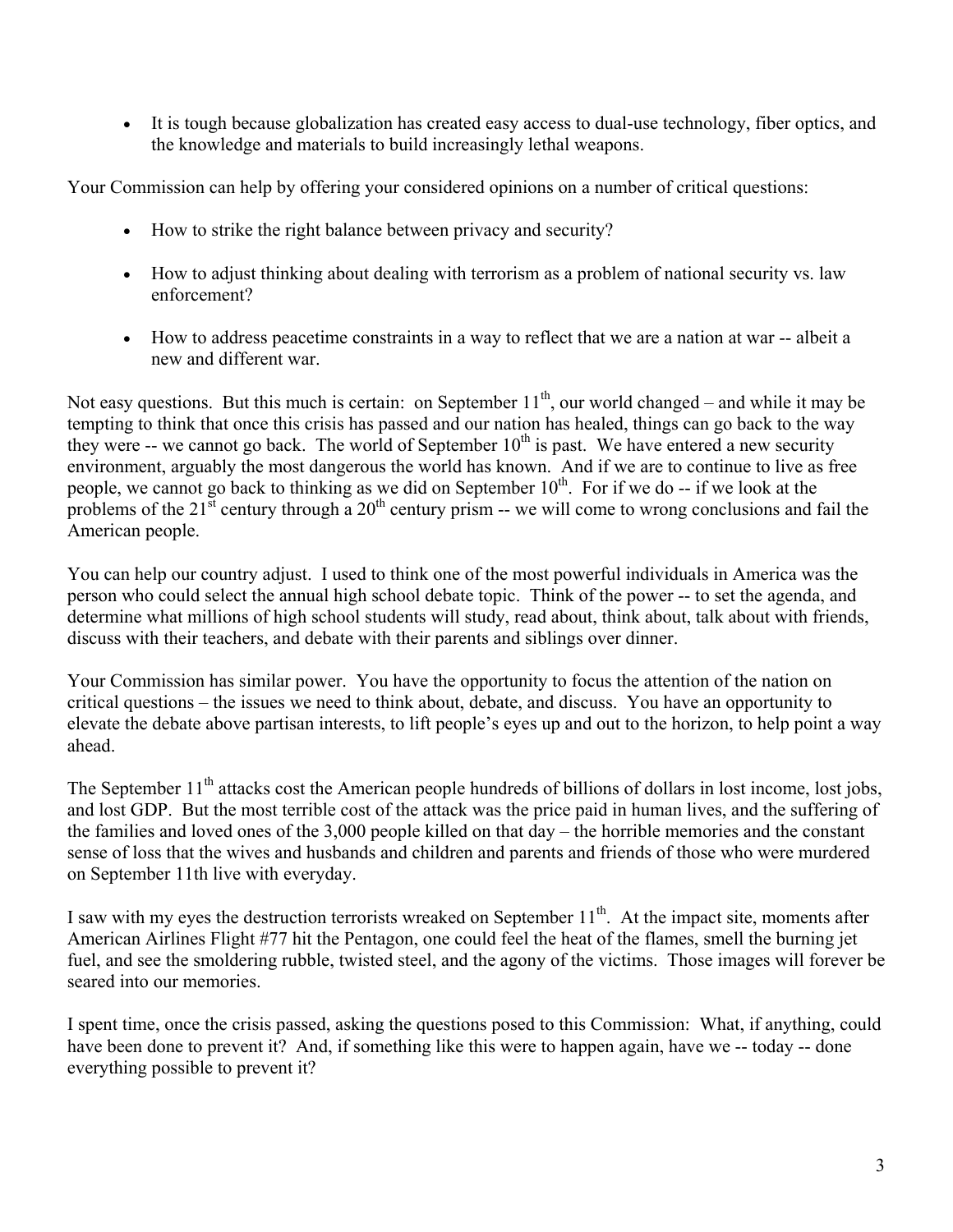First, I must say, I know of no intelligence during the roughly six plus months leading up to September  $11<sup>th</sup>$ that indicated terrorists intended to hijack commercial airliners and fly them into the Pentagon or the World Trade Towers. If we had had such information, we could have acted on it -- as we did during the spike in intelligence chatter during the summer of 2001, when we had information that led us to move ships out of harbors in the Gulf region. Further, I believe that the actions taken since September  $11<sup>th</sup>$  in the global war on terror, and the international coalition assembled to fight that war, would have been impossible to achieve before the September 11<sup>th</sup> attacks.

Think about it: after September  $11<sup>th</sup>$ , the President made the decision not simply to launch cruise missile strikes as the U.S. had previously tried. Rather, he decided to deal decisively with the terrorist network responsible for the attack -- and to hold not only the perpetrators to account, but also the regime that had harbored, aided, and supported them as they trained, planned, and executed their attacks.

The President rallied the world, and formed what is today a 90-nation coalition to wage the global war on terrorist networks. He sent U.S. and Coalition forces – air, sea, and ground – to attack Afghanistan, overthrow the Taliban regime, and destroy that al-Qaeda stronghold.

- Within 26 days of the attack -- on October  $7<sup>th</sup>$ , the air campaign against Taliban and al-Qaeda targets in Afghanistan had been launched.
- Within 38 days -- on October 19th, the U.S. military had forces on the ground in Afghanistan.
- Within 59 days -- on November  $9<sup>th</sup>$ , Mazar-e-Sharif fell to a coordinated assault by Afghan and U.S. forces, aided by precision strikes from Coalition ships and aircraft.
- Within 63 days -- on November 13, 2001, Kabul was taken and Afghanistan was liberated.

In short order:

- The Taliban regime was driven from power;
- Al-Qaeda's sanctuary in Afghanistan was removed;
- Nearly two-thirds of their known leaders have now been captured or killed;
- Today a transitional government is in power in Afghanistan, which is transforming the country from a safe haven for terrorists to a coalition ally in the war *against* terrorism.
- And a clear message was sent: henceforth there will be a price to pay for harboring terrorists.

These were bold steps – and today, in light of September  $11^{th}$ , no one questions those actions. Today, I suspect most would support a pre-emptive action to deal with such a threat, if it had been possible to see it coming. Today, our remarkable military success in Afghanistan is largely taken for granted, as is the achievement in bringing together countries like Pakistan, India, Uzbekistan, and Oman into a 90-nation coalition.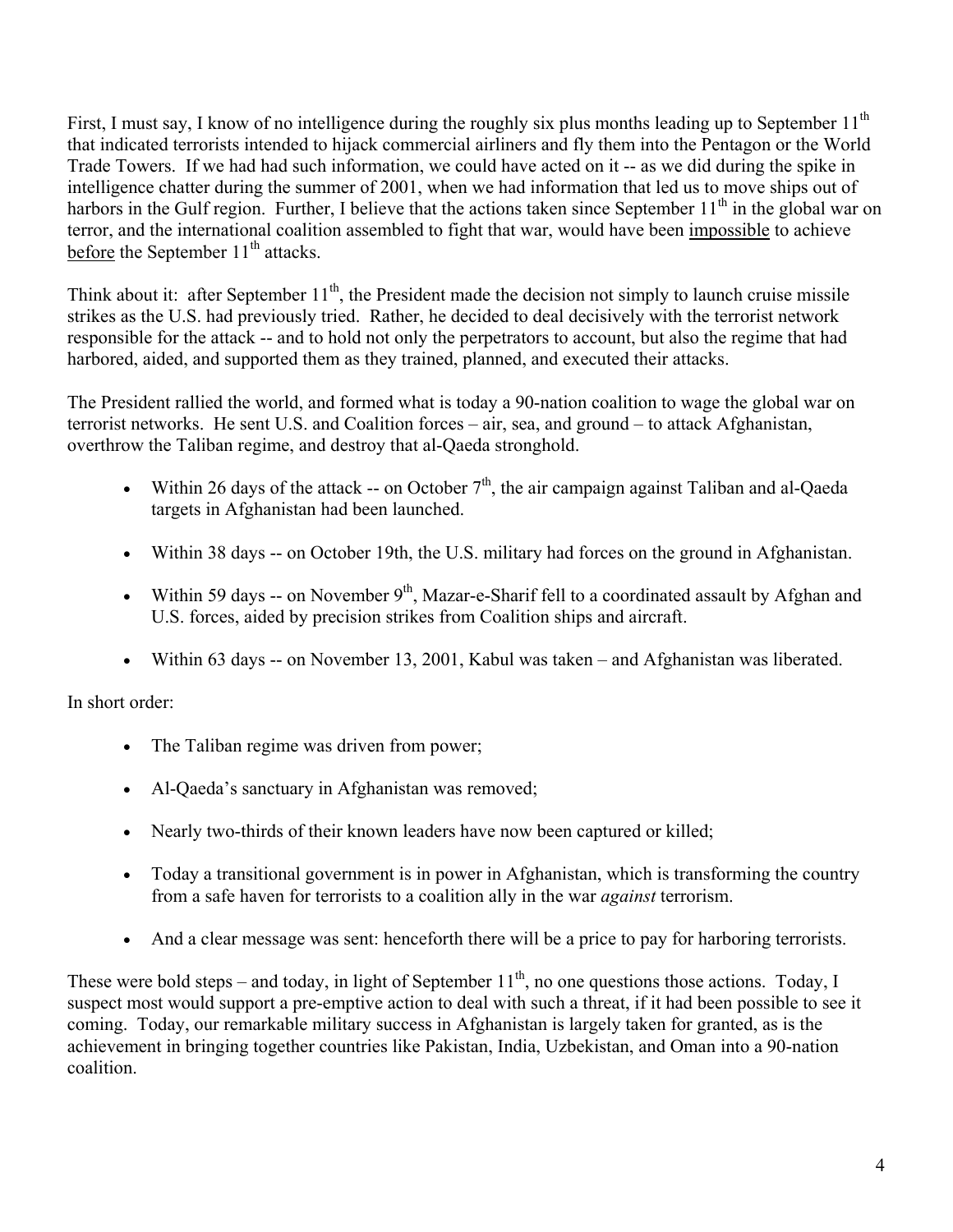But imagine for a moment that we were back before September 11, 2001. Imagine that a U.S. President had looked at the information then available, and gone before the Congress and the world, and said: "We need to invade Afghanistan, overthrow the Taliban, and destroy the al-Qaeda terrorist network," based on what little was known before September 11th.

How many countries would have joined in a coalition? Many? Any? Not likely.

We likely would have heard objections to "pre-emption" similar to those voiced before the Coalition launched Operation Iraqi Freedom. We would have been asked:

- Where is the "smoking gun?"
- How can we attack Afghanistan when it was al-Qaeda that attacked us?
- Aren't North Korea, Iran, Iraq, or Libya more immediate threats than Afghanistan?
- Shouldn't overthrowing the Taliban regime be the last step, not the first?
- Why can't we just take out terrorist training camps?
- If we go to war in Afghanistan, does it mean the U.S. will now go to war with *every* state that harbors terrorists before they have threatened us?
- Should we go to war when there is no international consensus behind ousting the Taliban regime by force?
- Wouldn't U.S. intervention enrage the Muslim world and increase support for the terrorists?
- How can we go to war when not one country in the region publicly supports us, and many seem to be opposed?
- Wouldn't the U.S. get bogged down in an expensive, dangerous long-term military occupation?
- Wouldn't we open ourselves to the risk that other rogue regimes might take advantage of the fact that the U.S. is tied up in Afghanistan to invade neighbors or cause other mischief?
- Won't launching a pre-emptive strike simply provoke more terrorist attacks against the U.S.?
- If the Taliban and al-Qaeda knew we intended to overthrow their regime and destroy their network, what would they have to lose by launching a catastrophic attack in the U.S.?

Those are essentially objections that were raised against military action in Iraq. And they were voiced *after* September  $11<sup>th</sup>$ , in a nation that already had experienced the loss of 3,000 innocent men, women and children to a surprise attack.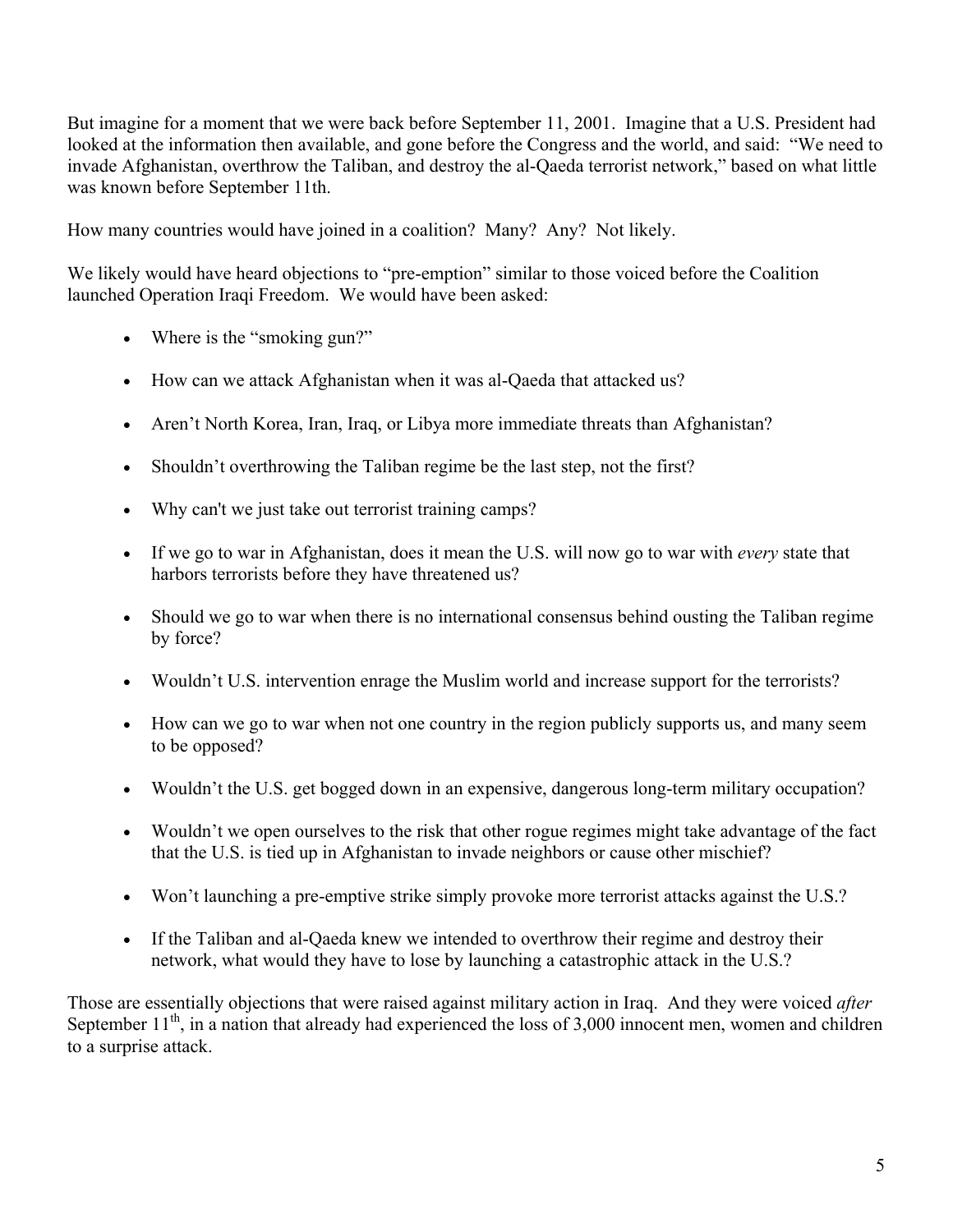Imagine the outcry any U.S. President would have faced had he proposed what would have been labeled a pre-emptive war in Afghanistan *before* the experience of September 11<sup>th</sup>.

Unfortunately, history shows that it can take a tragedy like September  $11<sup>th</sup>$  to awaken the world to new threats – and to the need for action -- and even then there are different views.

A few weeks after September 11<sup>th</sup>, I was in the Middle East, and I met in a tent in the desert with the Sultan of Oman. He expressed his sympathy for the loss of life in America. But he said that perhaps that tragedy will wake up the world, so that nations will come together to take the steps necessary to see that there is not a September  $11<sup>th</sup>$  that involves a biological, chemical or nuclear weapon. Perhaps, he said, the loss of those 3,000 precious lives, in the end, will help to save tens of thousands of lives.

We cannot go back in time to stop the September 11<sup>th</sup> attack. But we owe it to the families and loved ones of those who died on September  $11<sup>th</sup>$  to ensure that their loss will, in fact, be the call that helps to ensure that tens of thousands of other families do not go through the pain and suffering they have endured.

It is my hope that this Commission's work will help our nation meet its obligations to those families – and to future generations, whose freedom and security are in our hands today.

# **II. Preparing For An Era Of Surprise: January 20, 2001 -- September 10, 2001**

President Bush came to office with instructions to his Administration to prepare for the new threats of the  $21<sup>st</sup>$  century.

The bombing of the U.S.S. Cole on October 12, 2000 was seen both as evidence of the al-Qaeda threat and the need to adjust U.S. policy. There had been no response to the Cole bombing.

I've have had an interest in terrorism since my experience in Lebanon in the 1980s, during my service as Middle East Envoy for President Reagan.

The more one studies terrorism, the more one becomes convinced that the approach to fighting it that had evolved over several decades wasn't working. That strategy was essentially to treat terrorism as a matter of domestic security; to combat it through national and international law enforcement techniques; and to try to take defensive measures against terrorist attacks. From the attack on the Marine barracks in Beirut, to the first World Trade Center attack, to the Embassy bombings in East Africa, and the attack on the U.S.S. Cole - - that was the pattern. Reasonable people have to conclude that the value of that approach had diminished over the years.

It had become increasingly clear that we could no longer afford to treat terrorism as a manageable evil – that we needed an approach that treated terrorism more like fascism -- as an evil that needed to be not contained, but fought and eliminated.

When this Administration came into office, the President asked the NSC to begin preparing a new counterterrorism strategy. His instructions were to develop a strategy not simply to contain terrorism, but to deal with it more aggressively – not to reduce the threat posed by al-Qaeda, but to eliminate the al-Qaeda terrorist network.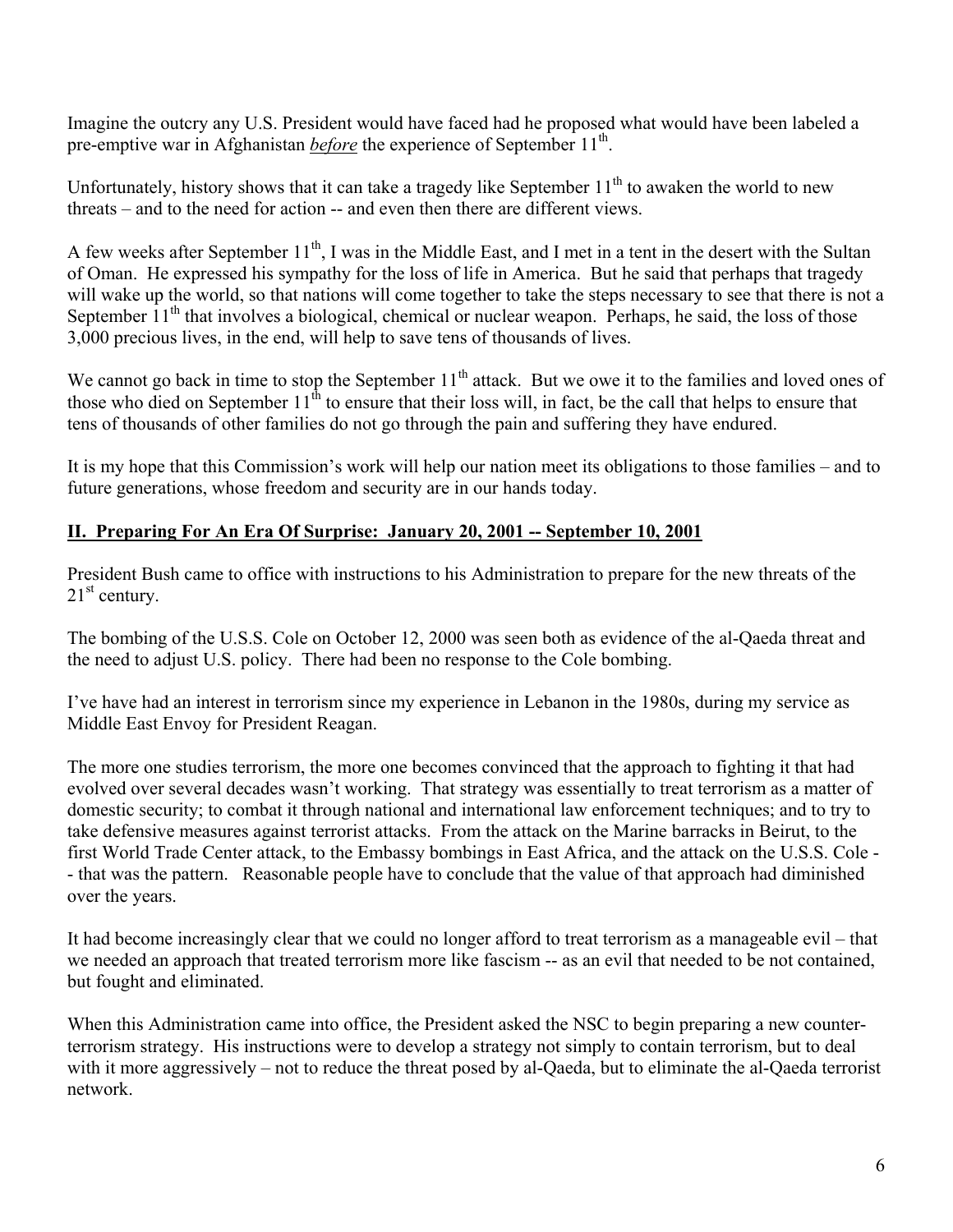A more comprehensive approach required a review not only of U.S. counter-terrorism policy, but also U.S. policies with regard to other countries, some of which had not previously been at the center of U.S. policy. It was a big task. Dr. Rice has stated she asked the National Security Council staff in her first week in office for a new Presidential initiative on al-Qaeda. The staff conducted an overall review of al-Qaeda policy. In early March, the staff was directed to craft a more aggressive strategy aimed at eliminating the al-Qaeda threat. The first draft of that new strategy, in the form of a Presidential directive, was circulated by the NSC staff on June 7, 2001 and I am told some five more meetings were held that summer at the Deputy Secretary level to address the policy questions involved, such as relating an aggressive strategy against the Taliban to U.S.-Pakistan relations. By the first week of September, this process had arrived at a strategy that was presented to Principals and later became National Security Presidential Directive (NSPD)-9.

The objectives of the new strategy were:

- To eliminate the al-Oaeda network;
- To use all elements of national power to do so -- diplomatic, military, economic, intelligence, information and law enforcement;
- To eliminate sanctuaries for al-Qaeda and related terrorist networks and if diplomatic efforts to do so failed, to consider additional measures.

The essence of this strategy was contained in NSPD-9. It was the first major substantive national security decision directive issued by this Administration. It was presented for decision by principals on September 4,  $2001 - 7$  days before September 11<sup>th</sup>. The directive was signed by the President, with minor changes, and a preamble to reflect the events of 9/11, on October 25, 2001.

While this review of counter-terrorism policy was taking place, the Department of Defense was developing a review of U.S. defense strategy. When President Bush took office, he asked us to transform the Defense Department, and arrange the U.S. Armed Forces for the new threats of the  $21<sup>st</sup>$  century, which he knew would be notably different from  $20<sup>th</sup>$  century threats that were familiar, but unlikely.

On February 2, 2001, less than two weeks after taking office, I traveled to Germany for the annual Munich Conference on Security Policy – my first overseas trip since returning to the Pentagon. Already, at that early date, we were focused on the problem of unconventional or "asymmetric" threats. On the flight, I was asked by reporters about the principles that would drive our defense review. I answered that the 1991 Persian Gulf War had taught the world that taking on Western armies, navies and air forces directly is not a good idea. It was expensive and attackers were almost certain to lose a conventional conflict. It was therefore likely that potential adversaries would:

"look for so-called asymmetrical responses … [everything] from terrorism through cyber attacks, to information warfare, to cruise missiles, to short-range ballistic missiles, to longer range ballistic missiles, and weapons of mass destruction." (See Attachment #1)

The problem we faced was that, for most of the 20<sup>th</sup> century, the U.S. Armed Forces had been organized, trained and equipped to fight opposing armies, navies and air forces. While we need to maintain the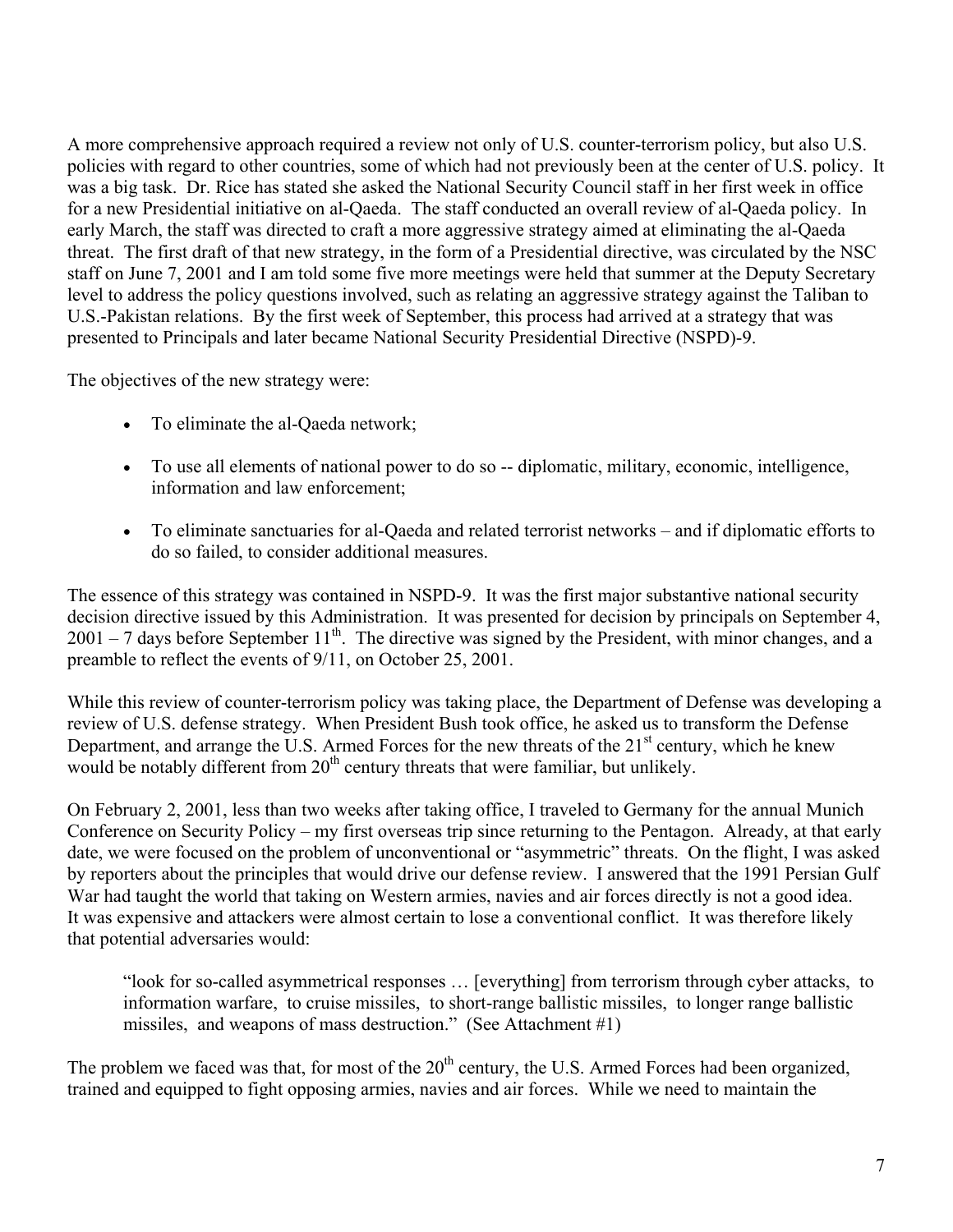capability to fight traditional wars, we also knew that the likely threats in the  $21<sup>st</sup>$  century would require us to conduct much different kinds of military operations.

Even traditional adversaries would be likely to threaten us in unconventional or asymmetric ways. Moreover, we knew we would increasingly face threats from non-traditional adversaries, such as terrorist networks, and that we needed to re-arrange ourselves to be able to deter and dissuade such attacks – and to defeat such adversaries if they did attack.

The danger posed by proliferation is twofold:

- First, that hostile states will develop these weapons, and a variety of ways to deliver them against our people, and our friends and coalition partners, and thus have the power to hold our populations hostage to blackmail; and
- Second, that they might share those capabilities with terrorist networks, that could use them to attack us without fingerprints.

At the same time, the challenges facing the intelligence community were growing more complex. During my confirmation hearings, I was asked what one thing would keep me awake at night? I answered, without hesitation: "intelligence." (See Attachment #2)

I understand CIA Director Tenet will testify tomorrow and he will provide a detailed description of the challenges facing the intelligence community. Let me simply say this: during the Cold War, we faced a principal adversary – the Soviet Union – an enemy we grew to know and understand reasonably well over many decades. Today, we face multiple potential adversaries – both state and non-state actors – operating around the globe. We are living in an age where the nature of the international economy, the volume and rate of global interactions and communication, and the spread of technologies, mean the volume of information that must be monitored and assessed has grown and is growing.

The ability of the intelligence community to monitor the rapidly growing volume of data, sort it, analyze it, and then alert policymakers to threats to the U.S. and its interests, is growing more difficult by the year.

Their challenge is compounded by the fact that the ability of the intelligence community to learn the secrets of those who wish us harm, and to convey those secrets to policy-makers in confidence, continues to be compromised by frequent leaks and unauthorized disclosures. Hardly a day goes by when the media doesn't carry a story that reveals classified information. This aids our enemies in significant ways.

The harm done to the U.S. by spies and traitors the likes of Ames, Hansen, and Pollard is substantial. The result has been that important features of our intelligence capabilities have been compromised.

As part of our complicated world, adversaries of the U.S. have chosen terrorism as the preferred instrument to force free nations to submit to their agendas by inflicting death on their innocent citizens.

We were also concerned about the risk of surprise, and the danger that new threats could emerge with little or no warning. In June 2001, I attended the first meeting of NATO defense ministers in the 21<sup>st</sup> century, and my first NATO meeting since returning to government. I told my colleagues about Vice President Cheney's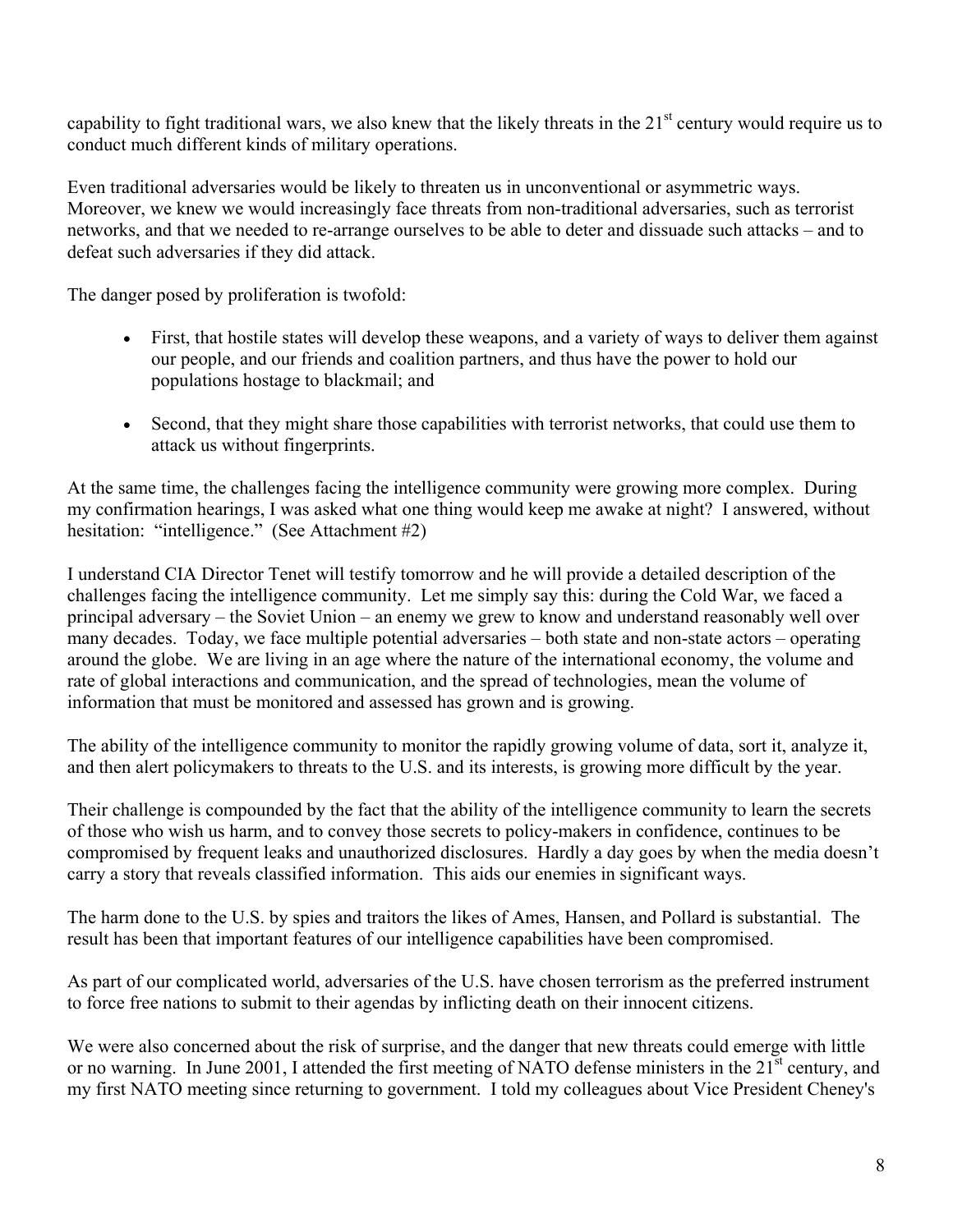appearance before the Senate for his confirmation hearings as Secretary of Defense in March of 1989. During those hearings, a wide range of security issues were discussed – but not one person uttered the word "Iraq." Yet within a year, Iraq had invaded Kuwait and that word was in every headline and on everyone's lips. I wondered what word might come to dominate my term in office that wasn't raised by members of the Senate Committee during *my* confirmation hearings.

Three months later, we learned the answer -- Afghanistan and al-Qaeda.

At that June 2001 meeting, months before September  $11<sup>th</sup>$  -- I cautioned our NATO colleagues as follows:

"We know this much for certain: it is unlikely that any of us here knows what is likely…. None of us…has a crystal ball through which we can clearly see the future. [But] while it is difficult to know precisely who will threaten us or where or when in the coming decades, it is less difficult to anticipate how we will be threatened. We know, for example, that as an Alliance of democracies, our open borders and open societies make it easy and inviting for terrorists to strike at our people where they live [and] work…. Our dependence on computer-based information networks make those networks attractive targets for new forms of cyber-attack. The ease with which potential adversaries can acquire advanced conventional weapons… will present us with new challenges in conventional war and force projection. Our lack of defenses against ballistic missiles creates incentives for missile proliferation which, combined with the development of nuclear, chemical and biological weapons of mass destruction, give future adversaries the ability to hold our populations hostage to terror and blackmail…. [T]he parallel revolutions of miniaturization, information, biotechnology, robotics, nanotechnology, and high-density energy sources are putting unprecedented power in the hands of small countries and even terrorist groups, foreshadowing changes beyond any ability to forecast." (See Attachment #3)

These are the kinds of threats that we at Defense were preparing to meet and deal with in the months before September  $11<sup>th</sup>$ . And during those early months, we made significant progress in the effort to transform for the era of surprise and unconventional threats. They included:

- The Congressionally required Quadrennial Defense Review, completed just days before the 9/11 attacks, laid out the transformation objectives of the Department of Defense.
	- In it, we identified as our first priority, the defense of the territory and people of the United States against a broad range of asymmetric threats – homeland defense.
	- And we made the important decision to move the Department from a "threat-based" to a "capabilities-based" approach to defense planning – an approach that focuses not simply on who might threaten us, or where, or when, but more on *how* we might be threatened, and what portfolio of capabilities we will need to deter and defend against those new threats.
- We directed the Department to accelerate work on precision strike weapons, and various intelligence capabilities designed to help us deny enemies sanctuary. Our guidance emphasized the synergy to be achieved from long-range air and ground forces.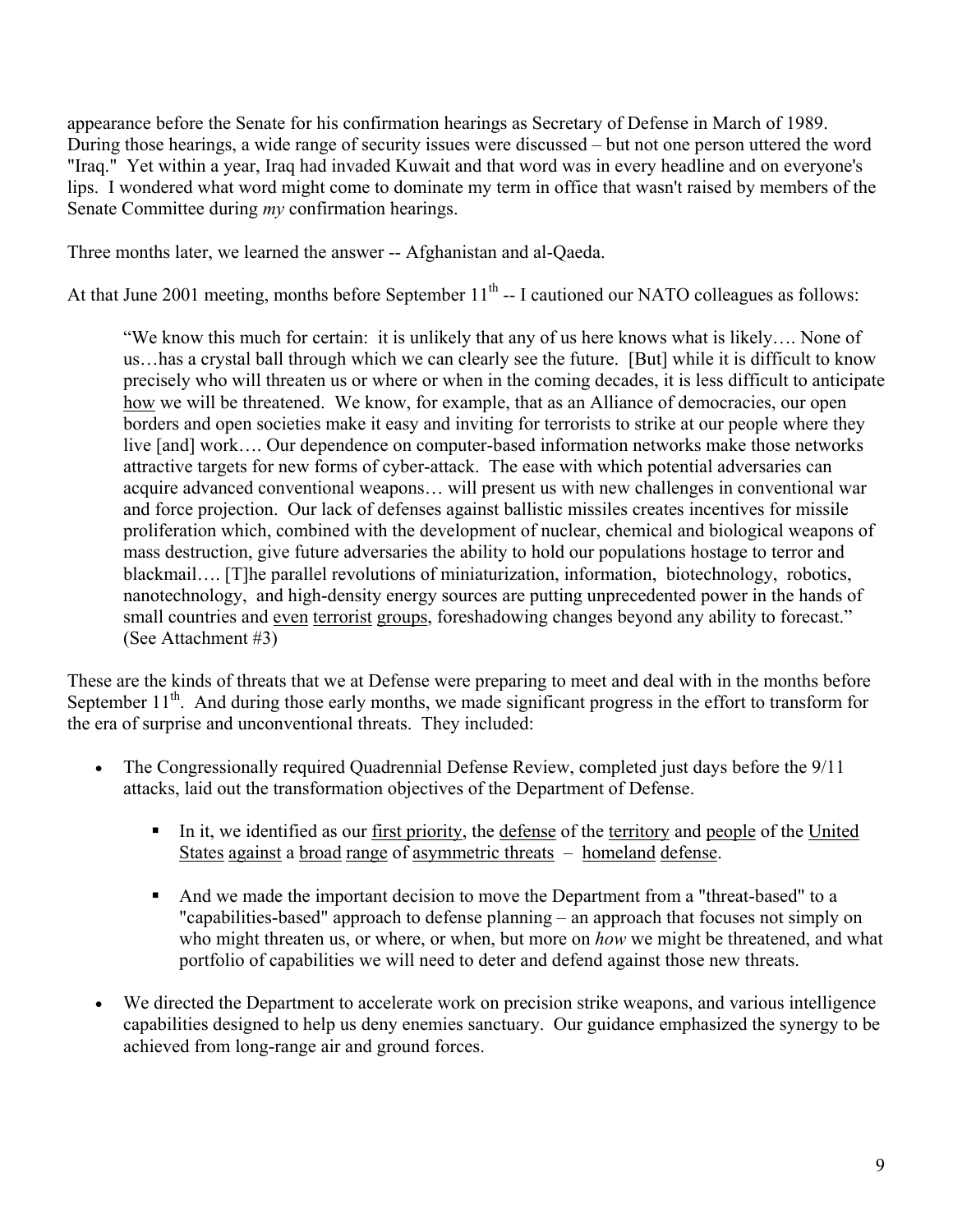- We also developed a concept for new Defense Planning Guidance and a new Contingency Planning Guidance. I found that many of the U.S. war plans were more than two years old. In some cases the assumptions on which they had been built had not been adjusted for three or four years. In May of 2001, we began the process of modernizing the way the Department prepares its war plans – reducing the time to develop plans, increasing the frequency with which they would be updated, and structuring the plans to be more flexible and adaptable to the continuing changes in the security environment.
- Following the incident in April where the crew of our EP-3 aircraft was taken prisoner by the Chinese, we made adjustments in the Department's crisis management organization and process.
- We completed the Congressionally required Nuclear Posture Review, and adopted a new approach to deterrence designed to enhance our security, while mandating historic reductions in our deployed offensive nuclear strategic weapons.

We did all this, I would add, with a skeletal staff. It was not until nearly 6 weeks into the new Administration that Deputy Secretary, Paul Wolfowitz, was confirmed. For many weeks thereafter, he and I were the only confirmed Presidential appointees in the Defense Department. For example:

- The Under Secretary of Defense for Acquisition was not sworn in until May  $10^{th}$  almost four months after the President took office.
- The Department's General Counsel and the Secretary of the Navy were not confirmed until May 24<sup>th</sup>.
- The Secretary of the Army was not confirmed until May  $31<sup>st</sup>$ .
- The Under Secretary of Defense for Policy the senior official responsible for many of the issues discussed here – did not take office until July  $16<sup>th</sup>$ , nearly 6 months into the new Administration.
- The DoD Comptroller, the Department's top budget official, was not confirmed until May  $3^{rd}$ .
- The Secretary of the Air Force and the Under Secretary of Defense for Personnel and Readiness were not confirmed until June 1<sup>st</sup>.
- The Assistant Secretary for International Security Affairs was not confirmed until July 16th.
- The Deputy Under Secretary for Policy was not confirmed until July  $25<sup>th</sup>$ .
- The Assistant Secretary for International Security Policy was not confirmed until August  $6<sup>th</sup>$ .

For most of the period before 9/11 we were working in a building where many of the most senior officials selected by the President had not been confirmed and were not available to help. So we were without their help for many months. The current system from clearance to confirmation is better suited to the industrial age and needs to be modernized to fit the  $21<sup>st</sup>$  century.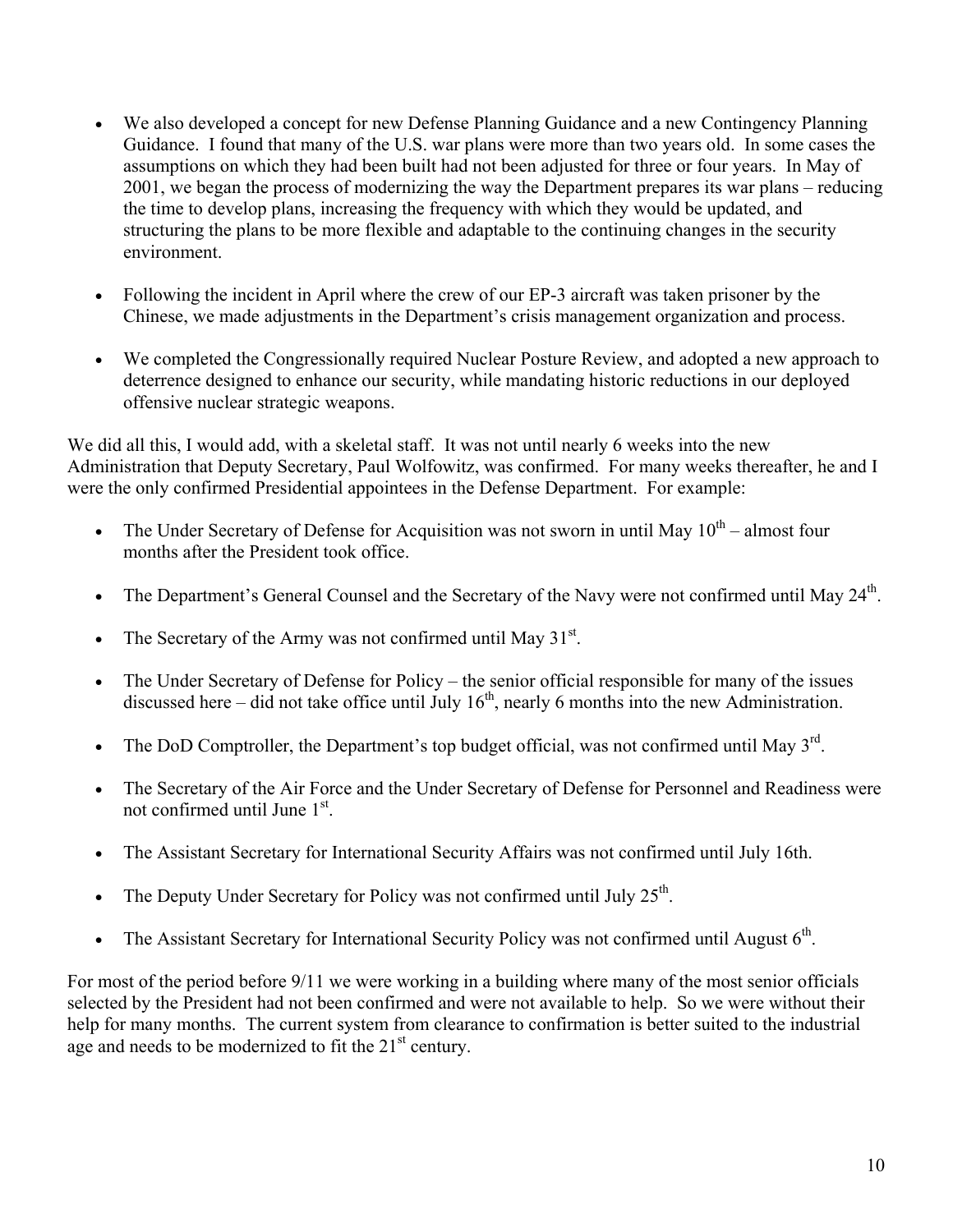Notwithstanding those challenges, the few new civilian and the military leaders of the Department did do a significant amount of work in the early months. I held more than 250 meetings during the period before September 11th, many on the subjects described.

- 120 meetings were devoted to strategy and policy reviews;
- More than 100 were on personnel matters to recruit and get the Administration's team on board;
- 26 focused on updating old war plans; and
- 50 or more dealt with budget issues and new priorities for the  $21<sup>st</sup>$  century challenges.

Those investments in time and energy by senior leaders of the Department paid off. We made important decisions about the strategic direction for the Department and the Armed Forces – decisions that were to be later validated by the decisive campaign that was planned and executed after 9/11.

Indeed, because we were doing all these things -- here in the Department, as well as in the NSC policy review -- the Administration was better prepared to respond when the 9/11 attacks came. We were able to take plans which were limited in their objectives -- plans that had evolved from the late 1990s through the first months of the Administration -- and rapidly modify and enlarge them to meet our broader objectives for Afghanistan. The rapid success in Afghanistan was made possible in part because of work that had been done in previous years and in the preceding seven months – changes in thinking, culture, and strategy that fortunately were underway when new threats emerged -- and which allowed us to move with speed and precision to shatter al-Qaeda in Afghanistan and destroy the Taliban regime in short order.

# **III.** The Day Of September 11<sup>th</sup>.

On the morning of September 11, 2001, I was hosting a meeting for some of Members of Congress. Ironically, in the course of the conversation, I stressed how important it was for our country to be adequately prepared for the unexpected.

Someone handed me a note that a plane had hit one of the World Trade Center Towers. Later, I was in my office with a CIA briefer when I was told a second plane had hit the other tower. Shortly thereafter, at 9:38 AM, the Pentagon shook with an explosion of a then unknown origin.

I went outside to determine what had happened. I was not there long, apparently, because I am told I was back in the Pentagon, with a crisis action team, by shortly before or after 10:00 AM.

Upon my return from the crash site and before going to the Executive Support Center (ESC), I had one or more calls in my office, one of which I believe was with the President.

I left the ESC and went to the National Military Command Center where General Dick Myers, then Vice Chairman of the Joint Chiefs of Staff, had just returned from Capitol Hill. We discussed and I recommended to the President raising the U.S. Defense Condition level from 5 to 3, and increasing the Force Protection level. We later requested that the Russians be notified of the change and suggested they stand down an exercise they were conducting, which they did.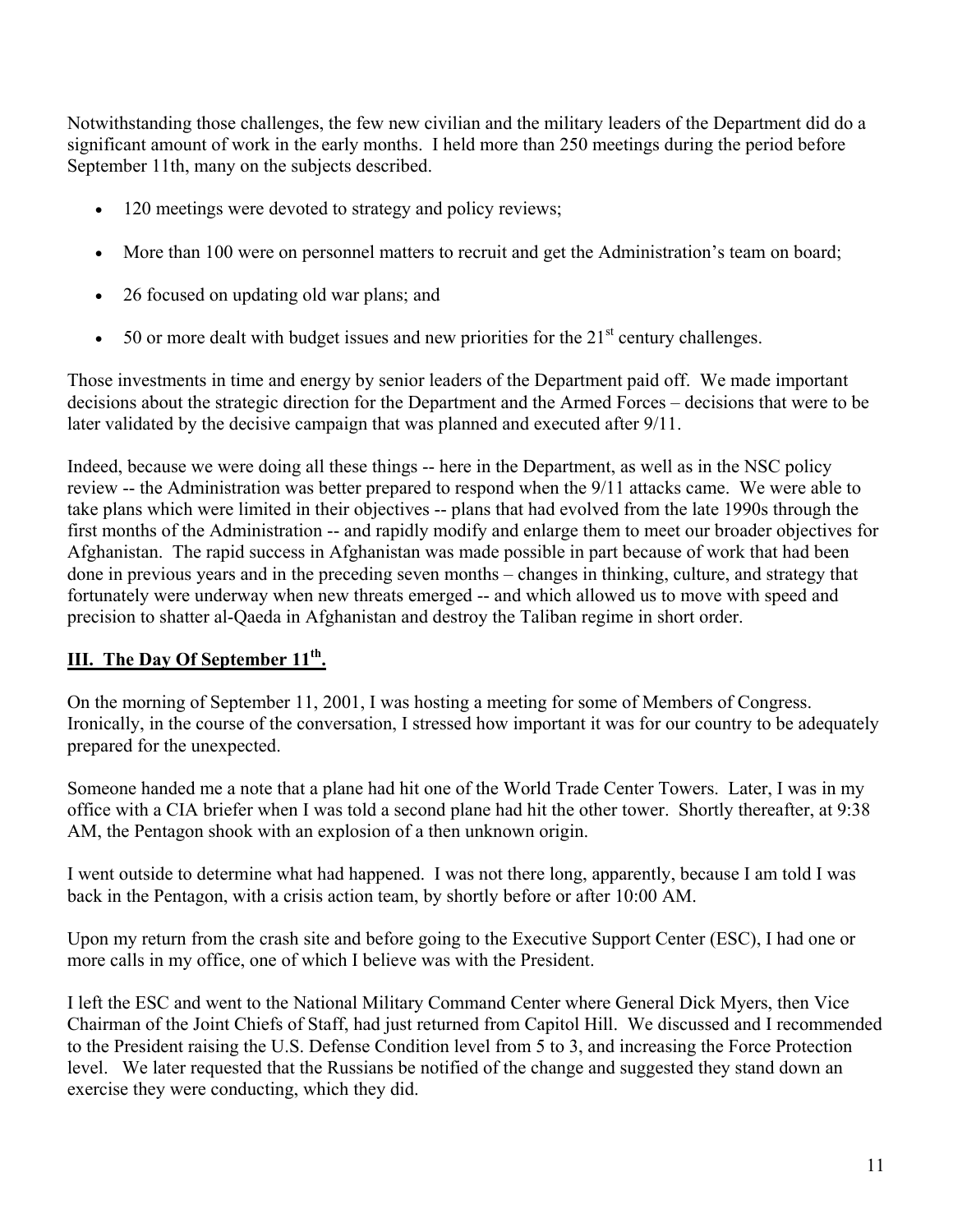A summary was provided of the forces available in the Persian Gulf/Arabian Gulf. They included: two aircraft carrier battle groups and more than 200 TLAM cruise missiles among other vessels in the area.

In the National Military Command Center (NMCC), I joined the air threat telephone conference call in progress. One of my first conversations during the conference call was with the Vice President. He informed me of the President's authorization to shoot down hostile aircraft coming toward Washington, D.C.

My thoughts went to the pilots of the U.S. military aircraft that could be called upon to execute that order. I recalled an experience in 1975, while I was serving as White House Chief of Staff, when the ship Mayaguez was seized by pirates. During that incident, communications had been beamed into a room where President Ford and the rest of us could hear U.S. pilots as they weighed intercepting a boat moving from an island to the mainland -- very likely with the crew of the Mayaguez as captives.

I remember hearing the uncertainty in a pilot's voice -- a young man charged with making a grave decision about firing at or attempting to disable that boat to keep it from reaching the mainland. I find it useful to try to put myself in the shoes of others – whether a pilot, or a combatant commander. And I tried to put myself into the shoes of the pilots we were asking to be prepared to intercept civilian airliners, over American soil, filled with our neighbors, friends, and relatives -- and possibly having to shoot down those planes -- with row after row of their fellow Americans.

It was clear they needed rules of engagement telling them what they should and should not do. They needed clarity. And there were no rules of engagement on the books for this first-time situation where civilian aircraft were seized and were being used as missiles. Indeed, it may well be the first time in history that U.S. armed forces in peacetime, have been ordered to fire on fellow Americans going about their lawful business.

General Myers and I went to work to fashion appropriate rules of engagement. Throughout the course of the day, we returned to further refine those rules.

I spent the remainder of the morning and into the afternoon in the NMCC and the ESC, participating in the Air Threat Conference, talking to the President or Vice President, or giving guidance and thinking about the way forward. During the course of the day, the President indicated he expected us to provide him with robust options for military responses.

In the first month of the Administration, I had prepared a list of guidelines to be weighed before committing U.S. forces to combat. I had shared them with the President so he would know that, if we were to consider engaging U.S. forces, those were the kinds of considerations I would be weighing and discussing with him.

Let me mention a few of those guidelines:

- First, is the proposed action truly necessary? If lives are going to be put at risk, there must be a darn good reason.
- Next, is the task achievable and at an acceptable risk? It has to be something that the United States is truly capable of doing. We need to understand that we have limitations.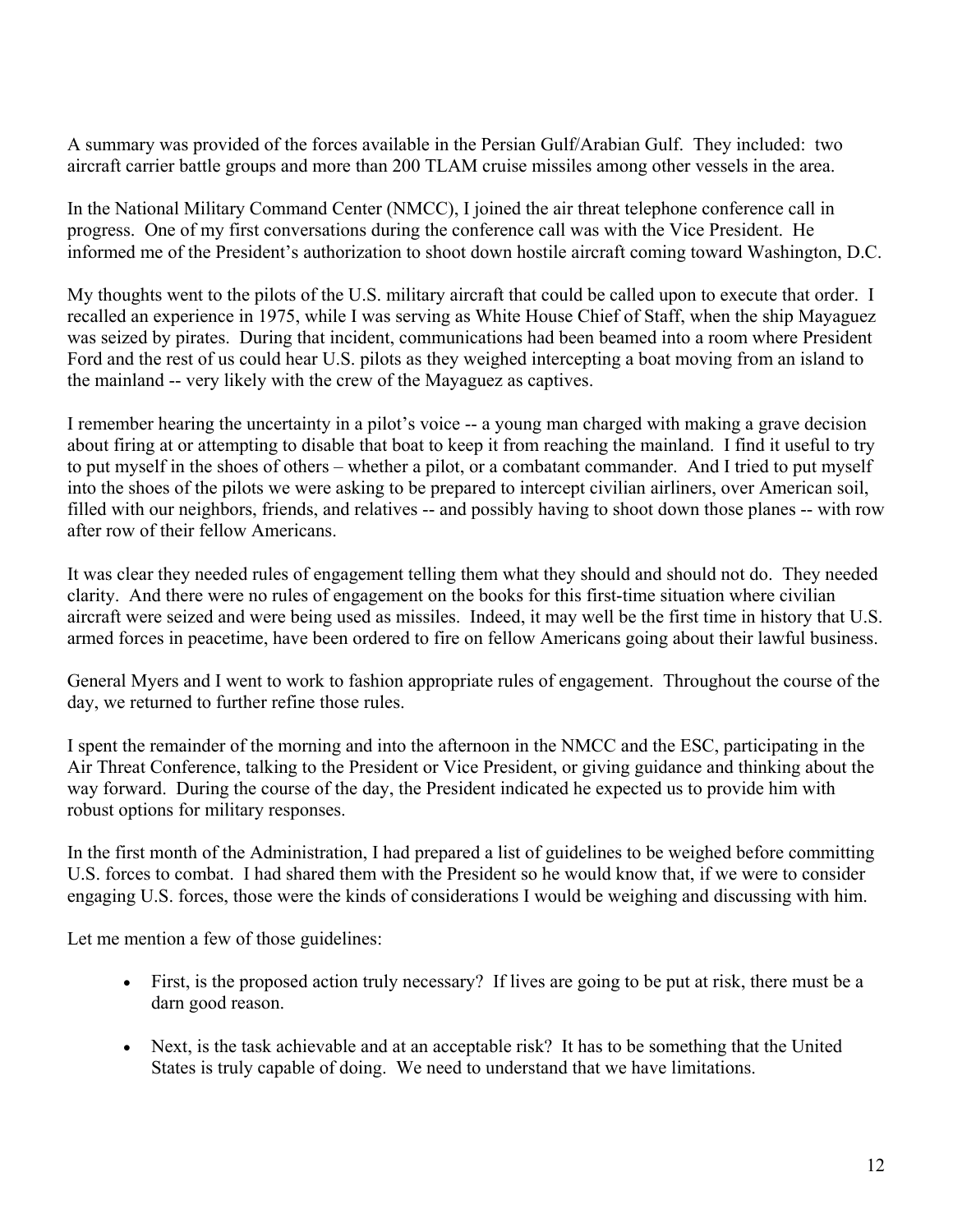- All instruments of national power should be engaged before, during and after any possible use of force.
- Decisions ought not to be made by committees. If the U.S. needs or prefers a coalition, which in my view it almost always will, it's important to avoid trying so hard to persuade others to join that it could compromise the goals or jeopardize the command structure. The mission needs to determine the coalition.
- If an engagement is worth doing, then the U.S. and coalition partners need to be willing to put lives at risk -- and leaders have to be willing to invest the political capital necessary to marshal support necessary to sustain the effort for whatever period of time conceivably could be required.
- It's important not to dumb down what's needed by promising not to do things by saying "we won't use ground forces," or "we won't risk lives," or "we won't permit collateral damage," or "we won't bomb below 15,000 feet," or "we'll set an arbitrary deadline that it will end as of this date." That simplifies the problem for the enemy and makes our task vastly more difficult -- and vastly more dangerous.

I prepared those and the other guidelines attached to my testimony (Attachment #4) long before September  $11<sup>th</sup>$  – not as rules or a formula to encourage or inhibit military action, but rather as a checklist of questions to consider, so that if we did have to engage our forces, we would do so with a full appreciation of our responsibilities, the risks, the opportunities – and that we would do so decisively.

A few days after 9/11, I wrote down some thoughts on terrorism, and the new kind of war that had been visited upon us. I noted:

- "It will take a sustained effort to root [the terrorists] out.... The world needs to have realistic expectations. This campaign is a marathon, not a sprint. No terrorist or terrorist network, such as al-Qaeda, is going to be conclusively dealt with by cruise missiles or bombers."
- "The coalitions that are being fashioned will not be fixed; rather, they will change and evolve.... [E]ach country has a somewhat different perspective and different relationships, views and concerns. It should not be surprising that some countries will be supportive of some activities in which the U.S. is engaged, while other countries will not."
- "Some will be reluctant to join an effort against terrorism or at least some aspects of our efforts. Terrorists terrorize people. We accept that fact."
- "This is not a war against the people of any country. The regimes that support terrorism terrorize their own people as well. We need to enlist all civilized people to oppose terrorism, and we need to [help] make it safe for them to do so."
- "This is not a war against Islam.... The al-Qaeda terrorists are extremists whose views are antithetical to those of most Muslims. Their actions… are aimed in part at preventing Muslim people from engaging the rest of the world. There are millions of Muslims around the world who we expect to become allies in this struggle."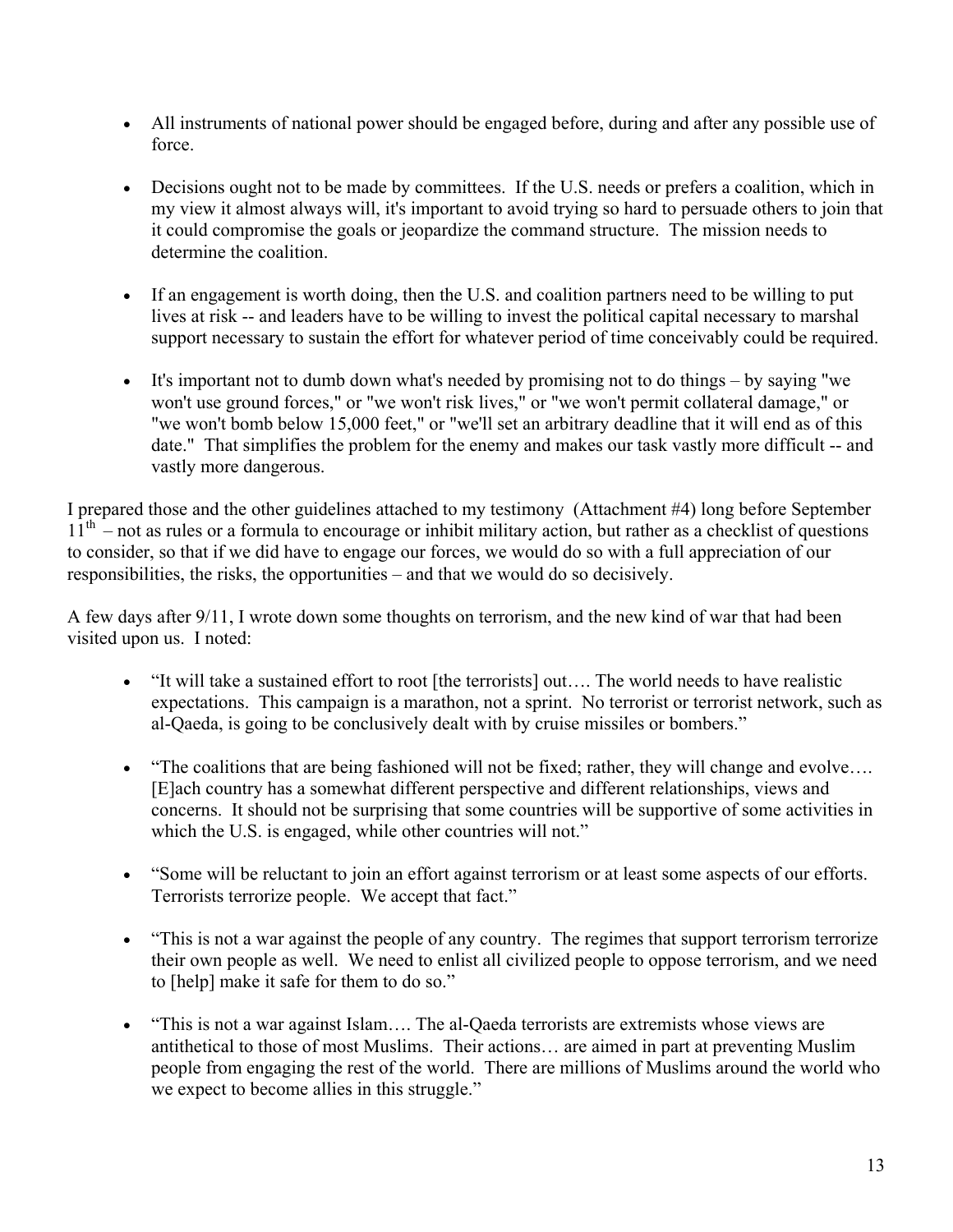The text of this memorandum is Attachment #5 to my statement.

In the following days, we prepared options for the President. The President issued an ultimatum to the Taliban. When they failed to comply, he initiated the Global War on Terror and directed the Department to carry out Operation Enduring Freedom against al-Qaeda, their affiliates, and the Taliban regime in Afghanistan that harbored and supported the terrorists.

# **IV. What Steps Have Been Taken Since 9/11**

In the aftermath of 9/11, the Department of Defense has pursued two tracks simultaneously:

- We have prosecuted the global war on terror in concert with other departments and agencies of the U.S. Government; and
- We have continued and, where possible, accelerated, the effort to transform the Department to be able to meet and defeat the threats of the  $21<sup>st</sup>$  century.

We are having success on both fronts.

What the courageous men and women in uniform have accomplished since our country was attacked 30 months ago is impressive. In the 2<sup>1/2</sup> years since 9/11, with our Coalition partners, they have:

- Overthrown two terrorist regimes, and liberated some 50 million people;
- Hunted down thousands of terrorists and regime remnants in Iraq, Afghanistan and other countries;
- Captured or killed 46 of the 55 most wanted in Iraq -- including Saddam Hussein;
- Disrupted terrorist financing;
- Interdicted shipments of chemical and nuclear weapons components bound for terrorist states;
- Disrupted terrorist cells on several continents; and
- Undoubtedly prevented a number of planned terrorist attacks.

At the same time, we have continued the defense transformation effort that began before 9/11. Our efforts have been driven by the tough question: if another attack were to occur 6 months from today, what would we wish we had done from today and each of the coming days to deter, defeat, or to prepare for it? We have done a great deal.

• We have revised the Unified Command Plan twice since 9/11 and are preparing a third revision. Among other things, we have established: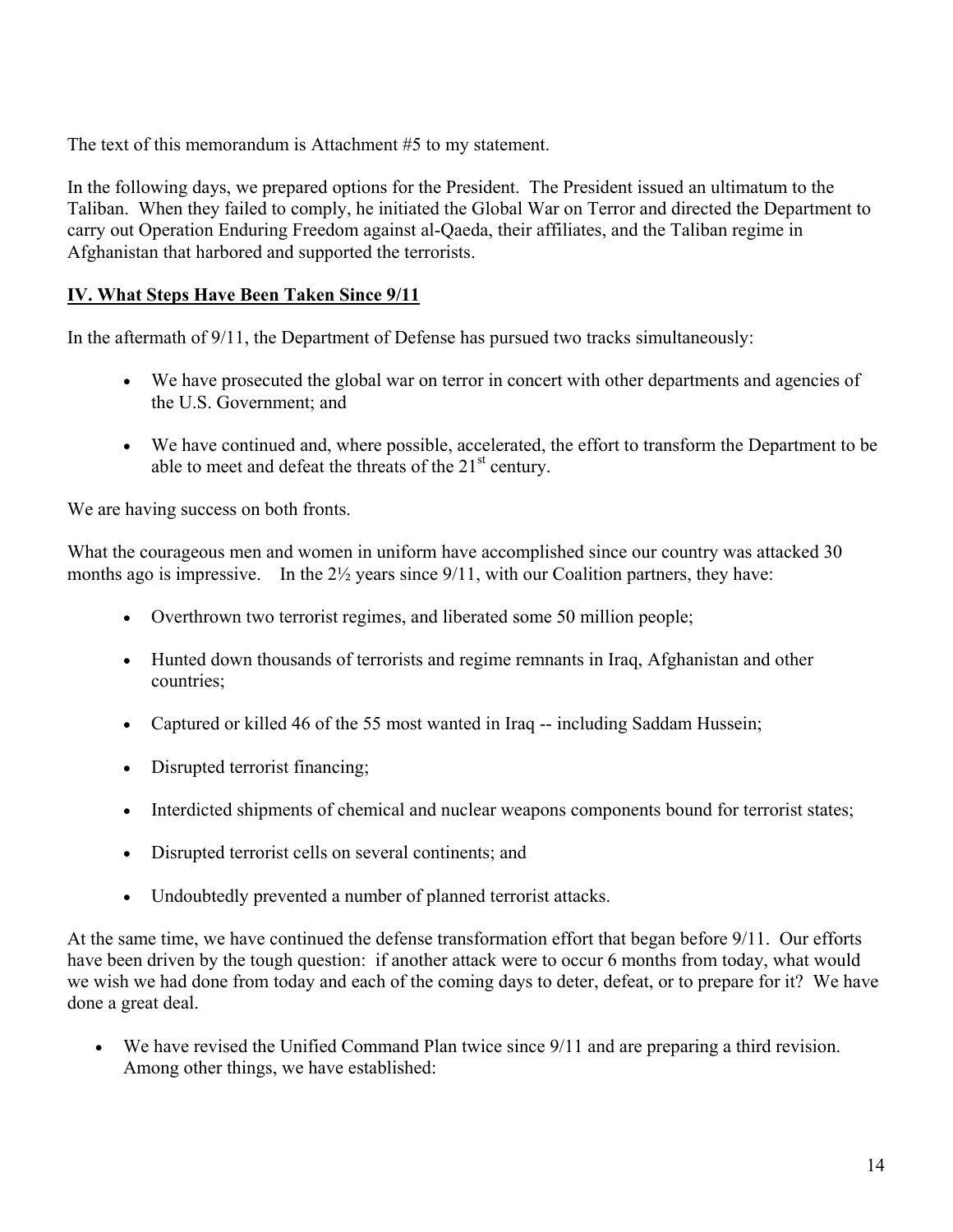- The Northern Command -- an entirely new command dedicated to defending the homeland;
- A new Joint Forces Command to focus on continuing transformation;
- A new Strategic Command responsible for early warning of and defense against missile attack and the conduct of long-range attacks; and
- We have changed the Special Operations Command in major ways, expanding its capabilities and its missions, so that it can both support missions directed by regional combatant commanders, but also plan and execute its own missions in the global war on terror, supported by other combatant commands;
- Working with Congress, the Department of Homeland Security was established, and arrangements for cooperation between it and the Defense Department were established in the event of a new terrorist attack.
- After receiving authority from Congress, we established a new Assistant Secretary of Defense for Homeland Defense, with responsibility for interaction with the new Department of Homeland Security;
- We also established an Under Secretary of Defense for Intelligence to help ensure that the Department manages intelligence assets in a manner that best supports the global war on terror and the responsibilities of the Director of Central Intelligence;
- The intelligence community has established a new Terrorist Threat Intelligence Center (or TTIC) a multi-agency joint venture designed to help the intelligence, law enforcement, and defense communities better integrate terrorist threat-related information and analysis;
- DoD assigned additional military personnel to the CIA's Counter Terrorism Center (CTC), to strengthen collaboration between the CTC and the military;
- We have taken steps to strengthen U.S. non-proliferation efforts, including the launch of the Proliferation Security Initiative – an unprecedented international coalition to strengthen the international community's ability to interdict shipments of weapons of mass destruction, delivery systems, and related materials at sea, in the air, and on the ground. The effort was launched in the summer of 2003, with 10 like-minded countries, and in the months since more than 40 more countries have offered support. Already there have been important successes -- including interdictions of both nuclear and chemical weapons components;
- And government has improved relationships between and among our intelligence agencies and law enforcement agencies around the world. That cooperation is delivering results, including:
	- The uncovering of the A.Q. Kahn nuclear trading network;
	- The exposure and dismantling of Libya's WMD programs;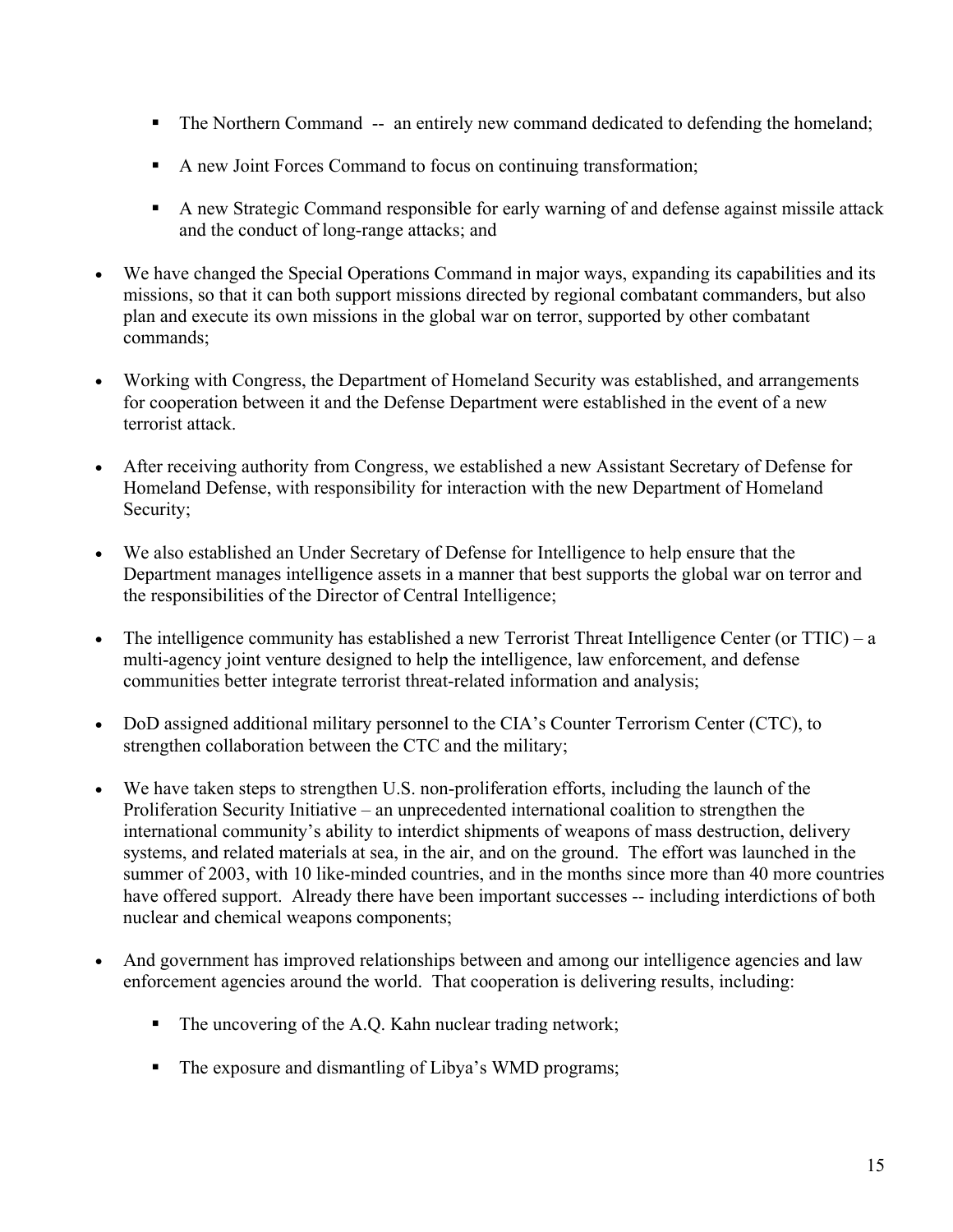- The rooting out of rings that finance terrorism; and
- The prevention of planned terrorist attacks.
- We have strengthened existing defense intelligence counter-terrorism capabilities by establishing the new Joint Integrated Task Force--Counter-Terrorism (JITF-CT) under the Defense Intelligence Agency -- an intelligence fusion center to support the global war on terror focused on providing strategic and tactical warning, exposing and exploiting terrorist vulnerabilities, and preventing terrorists and their sponsors from acquiring weapons of mass destruction;
- With our NATO Allies, we have created a new NATO Response Force to give the Alliance the kind of rapid reaction capability that, had it existed on September 11<sup>th</sup>, could have enabled NATO to contribute to combat operations in Afghanistan in a timely manner;
- The demands presented by the global war on terror have led to our establishing new strategic relationships that would have been unimaginable just a decade ago – including the nations of Central Asia, the Caucasus, the Horn of Africa, as well as South Asia; and
- We have undertaken a comprehensive review of our global force posture, with the goal of transforming U.S. global capabilities from an arrangement driven by where the wars of the  $20<sup>th</sup>$ century ended, to a posture that positions us to deal with the new threats of the  $21<sup>st</sup>$  century security environment.

In addition, Operation Enduring Freedom and Operation Iraqi Freedom have sent a clear message to the world's terrorist states: harboring terrorists and the pursuit of weapons of mass murder carries with it unpleasant costs. By contrast, leaders who abandon the support of terrorism and the pursuit of those weapons can find an open path to better relations with the world's free nations.

# **V. Some Questions That Have Been Posed**

In the period since the September 11<sup>th</sup> attacks, the Administration, several Committees of Congress, and now this Commission, have taken on the task of examining what happened on that treacherous day. And a number of questions have been raised.

#### *Some have asked: When the Administration came into office, was there consideration of how to deal with the attack on the U.S.S. Cole? Were there steps that might have been taken to send terrorists a message that the U.S. Government was serious about terrorism?*

That is a fair question. I do not believe that launching another cruise missile strike 4 months after the fact would have sent a message of strength to terrorists. Indeed, it might have sent a signal of weakness. Instead, we went to work implementing the recommendations of the Cole Commission and developing a more comprehensive approach to deal with al-Qaeda -- resulting in NSPD-9.

Meanwhile, a system managed by the Counter-Terrorism Security group was in place to coordinate security alerts and increased security postures at home and abroad, including force protection measures at U.S. military bases overseas.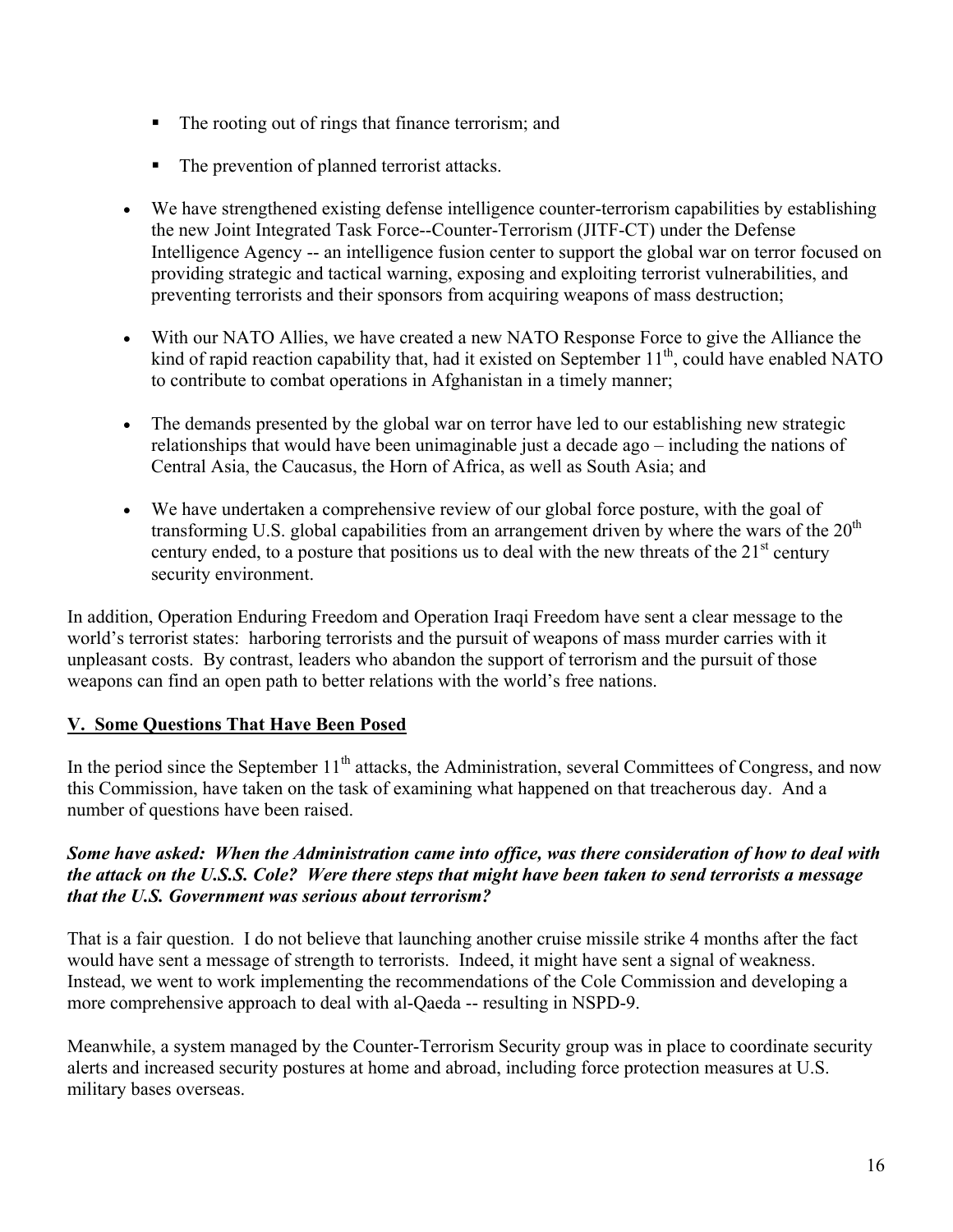# *Some have asked: Why wasn't bin Laden taken out, and if he had been hit, would it have prevented September 11th?*

First, I know of no actionable intelligence since January 20, 2001 that would have allowed the U.S. to attack and capture or kill Usama bin Laden. In the 2  $\frac{1}{2}$  years since September 11<sup>th</sup>, all the nations of the Coalition have focused a great deal of time, energy and resources on the task of finding him and capturing or killing him. Thus far none of us has succeeded. But we will. It took ten months to capture Saddam Hussein in Iraq – and Coalition forces had passed by the hole he was hiding in many times during those ten months. They were able to find him only after someone with specific knowledge told us where he was. What that suggests is that it is exceedingly difficult to find a single individual who is determined to not be found.

Second, even if bin Laden had been captured or killed in the weeks before 9/11, no one I know believes it would have prevented 9/11. Killing bin Laden would not have removed the al-Qaeda's sanctuary in Afghanistan. Moreover, the sleeper cells that flew the aircraft into the World Trade Towers and the Pentagon were already in the U.S. some months before the attacks. Indeed, if the stars had aligned, actionable intelligence had appeared, which it did not, and if it had somehow been possible to successfully attack him, it would have been a good thing, to be sure, but, regrettably, 9/11 would likely *still* have happened. And, ironically, much of the world in all likelihood would have blamed September 11th on the U.S. as an al-Qaeda retaliation for the U.S. provocation of capturing or killing Usama bin Laden.

# *Some have asked whether there were there plans to go after al-Qaeda in Afghanistan before 9/11 and, if so, why weren't they implemented?*

I have recently reviewed a briefing that I am told was presented to me in early February, 2001. The brief outlined some approaches for dealing with Usama bin Laden – which, as I have indicated, I believe would not have prevented 9/11. And, I would not describe the briefing I saw as a comprehensive plan to deal with al-Qaeda and its sanctuary in Afghanistan.

I am told that I asked the briefer many questions and that the team went back and worked on refining their proposed approaches. The work they did in the ensuing months helped prepare the Department for Operation Enduring Freedom and the successful invasion of Afghanistan so soon after 9/11.

One thing is clear -- as of February 2001, we had not yet developed the kind of clear new policy direction which must properly precede the development of war plans. The NSC was at work during the spring and summer of 2001 developing a new counter-terrorism policy needed to inform new war plans. And we were at the same time in the process of overhauling all U.S. contingency plans.

## *Some have asked if it would have been possible to arm the Northern Alliance before 9/11 and might that have tied up the Taliban and al-Qaeda in a civil war in Afghanistan and prevented 9/11?*

The answer is that: while doing so might have attrited al-Qaeda somewhat, it is highly unlikely such a strategy could have prevented 9/11. What was needed at the time was a new U.S. policy for the region, including our relationship with Pakistan, India, and Uzbekistan, and a more comprehensive strategy to eliminate al-Qaeda – which is what the NSC was working on.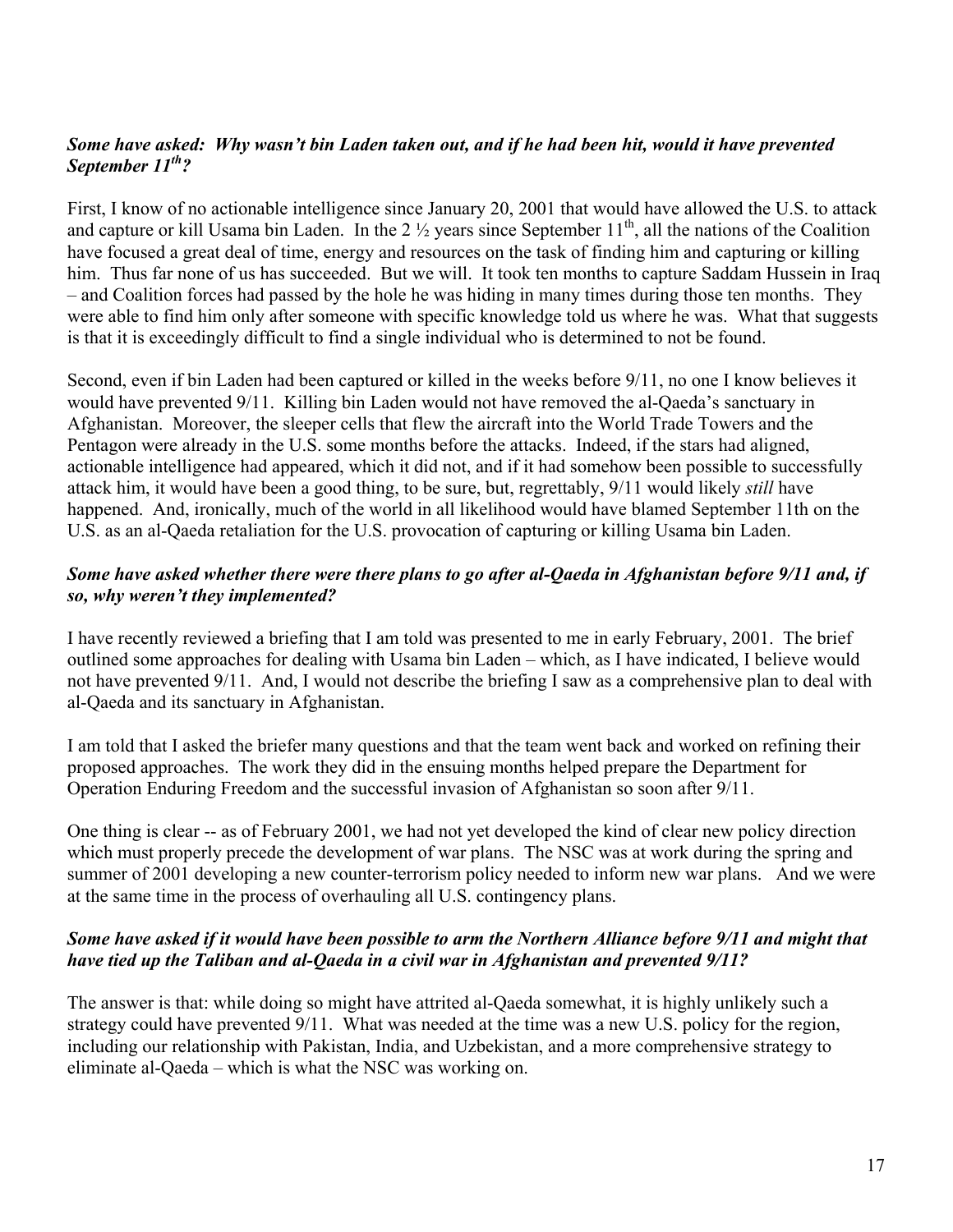#### *Others have asked: Was there a spike in intelligence and terrorist chatter in the June/July 2001 timeframe – and what did the U.S. government do about it?*

The answer to the intelligence question is yes there was a spike, as has been indicated by the Director of Central Intelligence. I am reminded that most of that intelligence was focused on overseas threats and some of it focused on potential hijackings, and that steps were taken by the FAA to warn about potential hijackings. However, I don't recall receiving anything in the months prior to 9/11 that suggested terrorists might take commercial airliners and use them as missiles to fly into buildings like the World Trade Center Towers or the Pentagon.

## *Some have asked: Could the development of the armed Predator been accelerated?*

First, let me say that any suggestion that the Predator was delayed would be inaccurate. The Air Force did a good job of bringing in the armed Predator in near record time. Indeed, I am told that when General John Jumper was presented with the development plans, he was originally told it would take several years. He said: do it in one year. In fact, it was done in less than a year. Not only did they rapidly bring that capability online, they overcame a number of technical challenges to do so – from reinforcing the UAV's wings to make sure the Hellfire missile didn't blow the wings off, to expanding the "frag pattern" of the warhead to make it somewhat more effective against intended targets. In short, the Armed Predator was deployed, and played a role in the success of Operation Enduring Freedom well before it had been officially certified as ready for deployment. The Air Force, the CIA and others involved can be properly proud.

## **VI. Suggestions for the Future**

The nature of the war we are fighting today, and the adversary we face, is unlike anything our nation has faced before. Terrorist threats have been around before, to be sure. But the threats have changed in recent years – growing in boldness and lethality.

According to the State Department, there were 230 terrorist incidents between January 1968 and September 11, 2001 in which a total of almost 1,000 Americans were killed. (See Attachment #6) There were three times that number of Americans killed in one day on September  $11<sup>th</sup>$ .

Today, we face adversaries who:

- Hide in plain sight;
- Take advantage of our open borders and open societies to attack our people;
- Use the institutions of everyday life planes, trains, cars and letters as weapons to kill innocent civilians; and
- Can attack with just handfuls of people, at a cost of just hundreds or thousands of dollars while it requires many tens of thousands of soldiers and billions of dollars to defend against such attacks.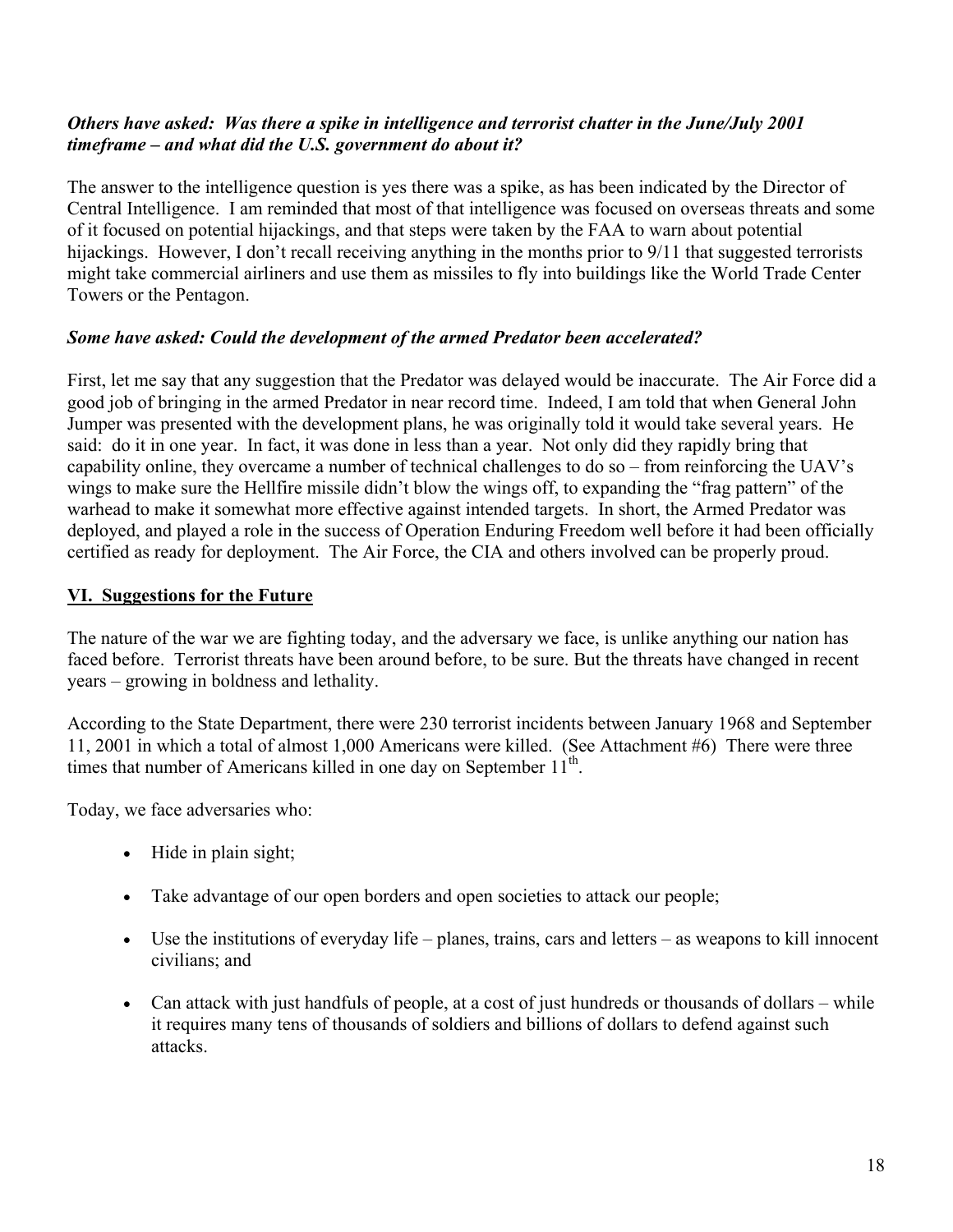Rooting out and dealing with such enemies is tough. It will require many years. And it will require that we think differently than we did in the  $20<sup>th</sup>$  century – and that we wrestle with difficult questions about how we go about fighting such an enemy.

The recommendations this Commission may make could help.

For example, you might consider some of the following questions:

# *How can we strengthen the Intelligence community and get it better arranged for 21st century challenges*?

I have heard the argument that, in the wake of 9/11, we need to take all the various intelligence agencies, consolidate them, and put them under the leadership of a single "intelligence czar." While these recommendations are well intentioned, we would not be doing the country a favor by centralizing intelligence. There are certain areas in life, like intelligence and research and development, where it is a mistake to rely on a single source. Instead, fostering multiple centers of information has proven to be better at promoting creativity and challenging conventional thinking. This is true of intelligence. There may be ways we can strengthen intelligence – but centralization is not one.

One possibility might be to consider reducing stovepipes. There is a good reason for having intelligence compartmentalized. It is a fact that the more people who know something, the more likely that information will be compromised. So there is a risk in breaking down stovepipes and integrating intelligence centers horizontally so that analysts have access to all the information they need. In a time when threats can emerge rapidly, with little or no warning, we need to weigh that risk of expanding access and risking compromise against the risk of *not* breaking down compartments and denying access. We need to consider whether they are greater than the risk of keeping information so tightly compartmentalized that people who need to know it, use it, and integrate it with other intelligence are kept in the dark.

We need to ensure that the laws and regulations that govern the gathering of intelligence make sense in today's world, and we should re-evaluate those that may be based on outdated technologies and that did not contemplate today's information technology environment.

We need to ensure that laws and regulations do not unduly restrict the sharing of information between U.S. law enforcement and intelligence agencies.

Whatever is recommended, it is critical that the organization and management of the nation's intelligence capabilities are done in a manner that preserves the unique relationship between the DCI and the Secretary of Defense. As each year goes by, it is increasingly difficult to distinguish between information that contributes to national intelligence versus information that is necessary for military intelligence and focuses on the battlefield. And we must do all this while finding a way to ensure that foreign intelligence of interest to domestic security efforts is collected and made available.

If one believes it could be necessary to centralize all intelligence under a single intelligence czar to improve national intelligence, then one can argue it equally forcefully that it is necessary to centralize all intelligence under the Department of Defense to improve military intelligence. Either course would be a major mistake and could damage our country's intelligence capability severely.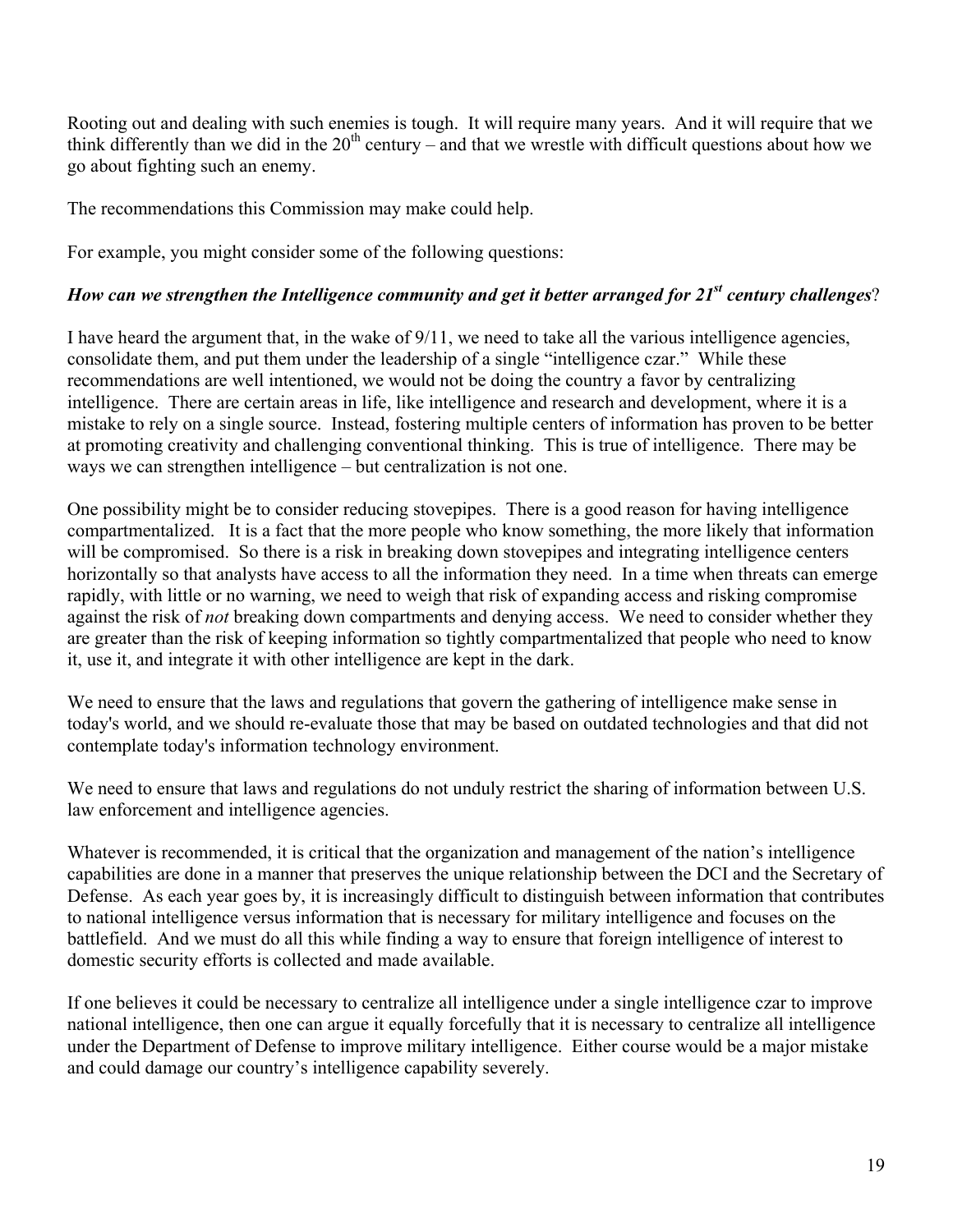#### *How can we wage war not just on terrorist networks, but also on the ideology of hate they spread*?

The global war on terror will, in fact, be a long, hard slog. Victory will require a sustained effort, over many years, to root out terrorist networks, deny them sanctuary, disrupt their financing, and hold to account states that sponsor or provide sanctuary to terrorists. But I am convinced that victory in the global war against terrorism will require a positive effort as well.

We need to find creative ways to stop the next generation of terrorists from being recruited, trained, financed and deployed against free people. For every terrorist that coalition forces capture, kill, dissuade or deter, still others are being recruited and trained. To win the war on terror, we must also win the war of ideas -- the battle for the minds of those who are being recruited by terrorist networks across the globe.

#### *What is the proper balance between security and privacy*?

That is a tough question that our society is working through. I don't pretend to know the answers. But I do know that if we analyze, discuss and decide this issue as a  $20<sup>th</sup>$  century problem, we will get it wrong. We need to recalibrate our thinking to fit the new century.

#### *How can we transform the nomination and confirmation process so we don't have long gaps with key positions unfilled each time there is a new Administration?*

As I have indicated, for most of the seven months leading up to 9/11, the Defense Department was working without most of the senior officials responsible for the critical issues we were tackling. We ought to consider whether, in the  $21<sup>st</sup>$  century, our nation can afford the luxury of taking so long to clear and put in place the senior officials responsible for the security of the American people? And if we do not have that luxury, as I believe we do not, what reforms to the clearance, nomination and confirmation process might be appropriate?

#### *Could our nation benefit from a Goldwater-Nichols-like law for the Executive Branch of the U.S. Government?*

The Goldwater-Nichols Act in the 1980s helped move DoD towards a more effective "joint" approach to warfighting – where instead of just de-conflicting, the individual services were pressed to work together in ways that created power beyond the sum of the Services' individual capabilities. To achieve that better joint war fighting capability, each of the services had to give up some of their turf and authorities and prerogatives.

Today, one could argue that the Executive Branch of Government is stove-piped much like the four services were nearly 20 years ago. So the question arises: could we usefully apply the concept and principles of DoD's Goldwater-Nichols to the U.S. Government as a whole? Should we ask whether it might be appropriate for the various departments and agencies to do what the services did two decades ago – give up some of their existing turf and authority in exchange for a stronger, faster, more efficient government wide joint effort?

And how might we work with Congress to mirror any related changes or reforms in the Executive Branch?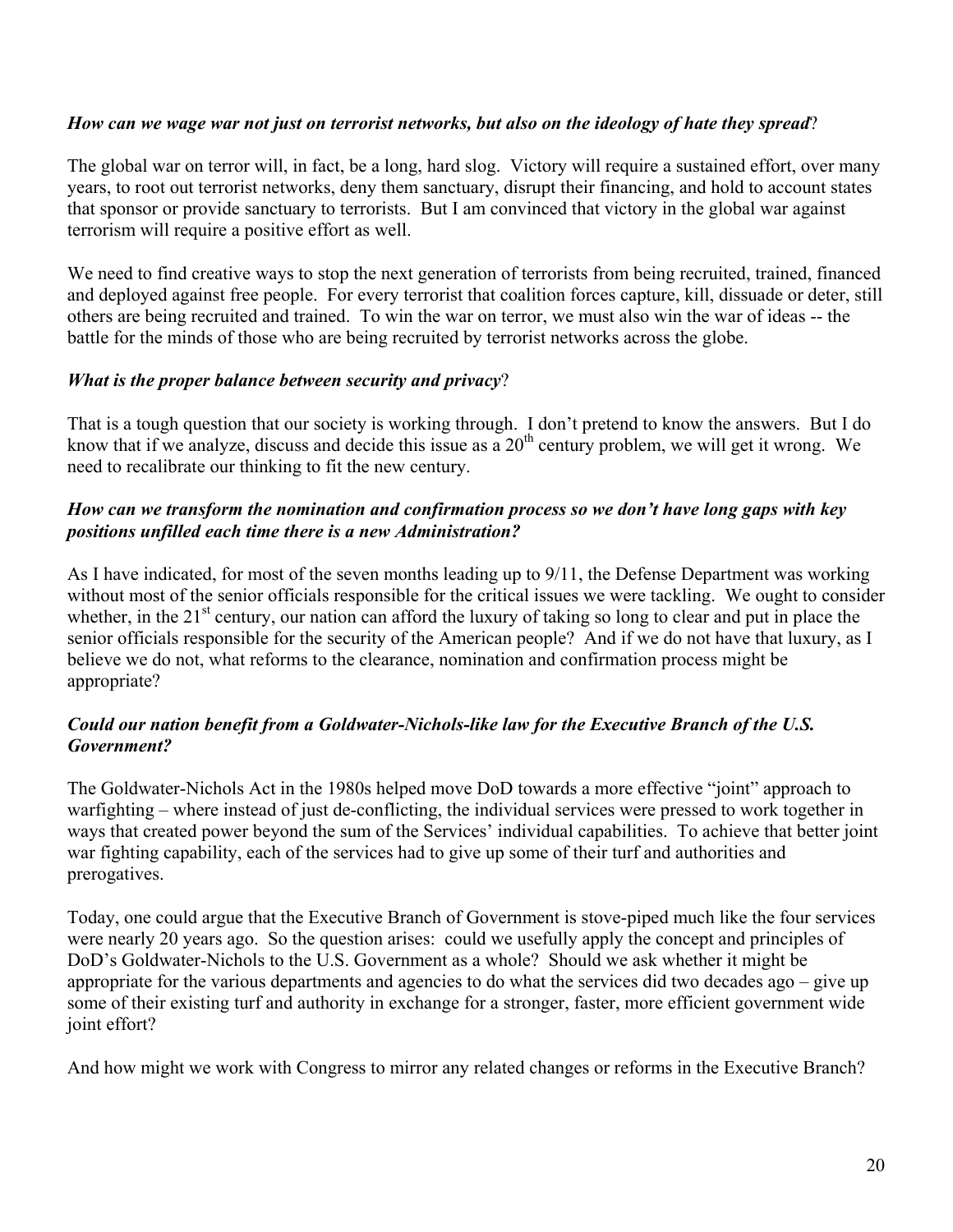#### **VII. Conclusion**

Think about what has been done since the September  $11<sup>th</sup>$  attacks: two state sponsors of terrorism have been removed from power, a 90-nation coalition has been formed which is cooperating on a number of levels – through diplomacy, law enforcement, military action, financial and economic measures, information and intelligence. Some of these actions are public and seen – still others are unseen, with operations that must remain secret, even in success.

All of these actions are putting pressure on terrorist networks. Taken together, they represent a collective effort that is unprecedented -- which has undoubtedly saved lives, and made us safer than before September 11<sup>th</sup>.

And yet, despite that pressure and that collective effort, terrorist attacks have continued: in Bali and Baghdad, Jakarta and Jerusalem, Casablanca and Riyadh, Mombasa and Istanbul, and most recently the bombings in Madrid. It is likely -- indeed almost certain -- that, in the period ahead, somewhere, somehow, more terrorist attacks will be attempted -- even here in the United States. Certainly intelligence powerfully points to terrorist efforts to do just that.

What can be done? We can remain vigilant. We can continue the efforts underway to transform the institutions of government – military, intelligence, law enforcement and homeland defense -- to better focus on the threats of the 21<sup>st</sup> century. We can continue working with allies and partners around the world. And we can continue rooting out terrorist networks, dealing with the proliferation of dangerous weapons of mass murder, and denying terrorists sanctuary.

Not long ago, we marked the 20<sup>th</sup> anniversary of another terrorist attack: the suicide bomb attack on the U.S. Marine barracks in Beirut -- a blast that killed more than 240 Americans. Soon after that attack, President Ronald Reagan and Secretary of State George Shultz asked me to serve as Presidential Envoy for the Middle East. That experience taught me lessons about the nature of terrorism that are relevant today as we prosecute the global war on terror.

After the attack, one seemingly logical response was to put cement barricades around buildings to prevent more truck bombings. But the terrorists quickly figured out how to get around those barricades: they began lobbing rocket-propelled grenades over the cement barriers. The reaction was to hunker down even more. We started seeing buildings along the Corniche, the boardwalk that runs along the sea in Beirut, Lebanon, draped with a metal mesh, so that when rocket-propelled grenades hit the mesh, they would bounce off, doing little damage. It worked, only briefly. And the terrorists again adapted. They watched the comings and goings of embassy personnel and began hitting soft targets – killing people on their way to and from work. So for every defense that was put up, first barricades, then wire mesh over buildings, the terrorists moved to another avenue of attack.

Not long after that experience – in 1984 – I spoke to the Association of the United States Army, the text of which I have submitted with my testimony today as Attachment #7. I noted that terrorists had learned important lessons. They had learned that terrorism: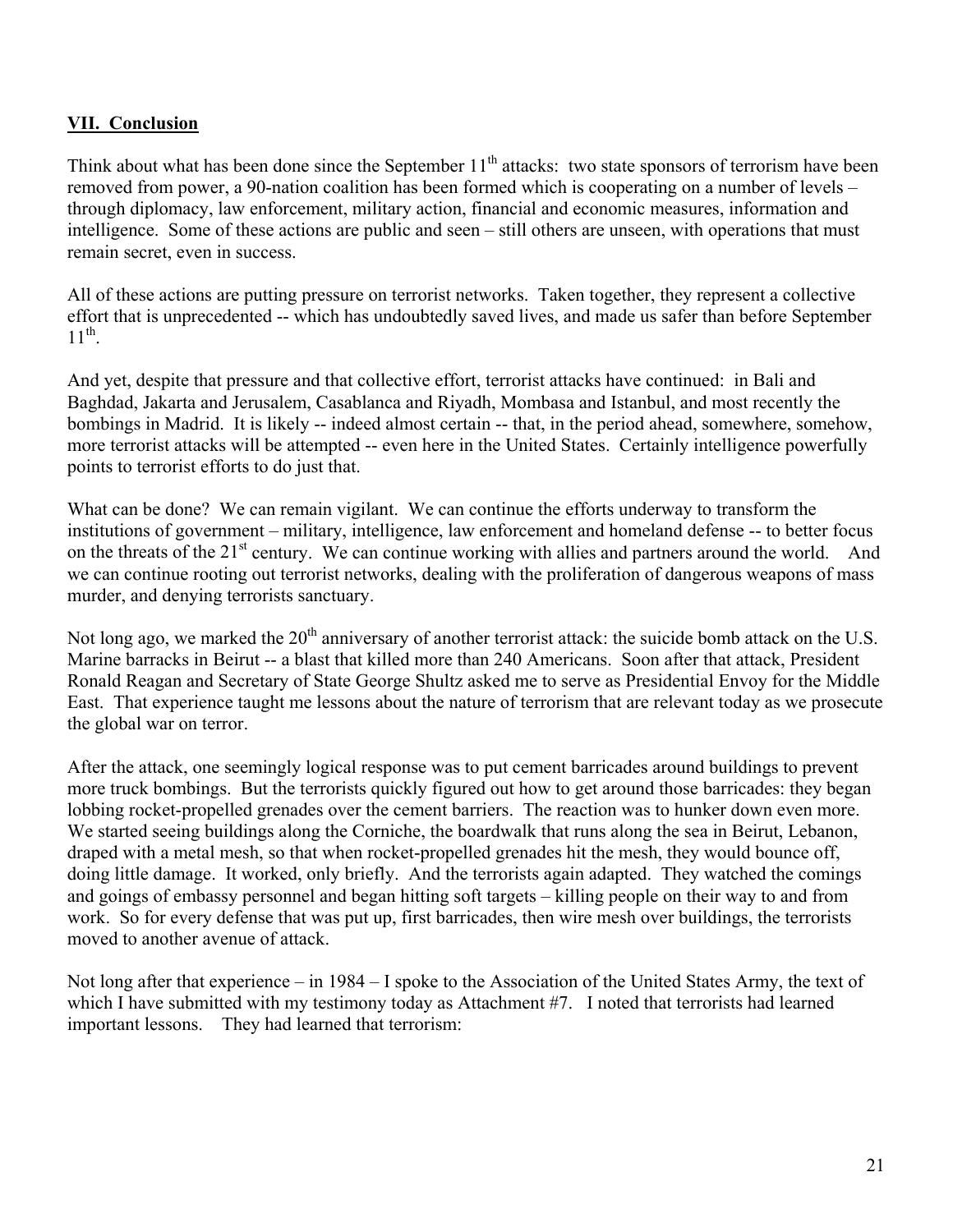"is a great equalizer, a force multiplier. It is cheap, deniable, yields substantial results, is low risk, and … [often] without penalty." They had learned that "[a] single attack … by influencing public opinion and morale, can alter the behavior of great nations…"

Moreover, I said, free people had learned lessons as well -- that terrorists have a sizable advantage:

"Terrorist attacks can take place at any time, [in] any place, using any technique," and "regrettably, it is not possible to defend every potential target, in every place, at all times, against every form of attack"

I said that:

 "Terrorism is a form of warfare, and must be treated as such. As with other forms of conflict, weakness invites aggression. Simply standing in a defensive position, absorbing blows, is not enough. Terrorism must be deterred."

That was 20 years ago. But the lessons apply to our circumstance today.

When our nation was attacked on September  $11<sup>th</sup>$ , the President recognized that what had happened was an act of war and must be treated as such -- not as a law enforcement matter. He knew that weakness would only invite aggression; and that the only way to defeat the terrorists was to take the war to them – to go after them where they live and plan and hide, and to make clear to states that sponsor and harbor them that such actions will have consequences.

As the President has made clear this wasn't about law enforcement. He declared that henceforth:

"any person involved in committing or planning terrorist attacks against the American people becomes an enemy of this country . . . . Any person, organization, or government that supports, protects, or harbors terrorists is complicit in the murder of the innocent and equally guilty of terrorist crimes. [And] any outlaw regime that has ties to terrorist groups and seeks or possesses weapons of mass destruction is a grave danger to the civilized world -- and will be confronted."

In the ensuing two years, thousands of terrorists have been rounded up, and two terrorist regimes have learned the President meant what he said.

That is why our country and our coalition is at war today. That is why we have forces risking their lives, at this moment, fighting terrorists in Afghanistan and Iraq and elsewhere across the world. That is why the President is marshalling all elements of national power -- military, financial, diplomatic, law enforcement, intelligence and public diplomacy. Because to live as free people in the 21st century, we cannot think we can hide behind concrete barriers and wire mesh. We cannot think that acquiescence or trying to make a separate peace with terrorists to leave us alone, but to go after our friends, will work. Free people cannot live in fear and remain free. The only course is to stop terrorists before they can terrorize.

That is the task.